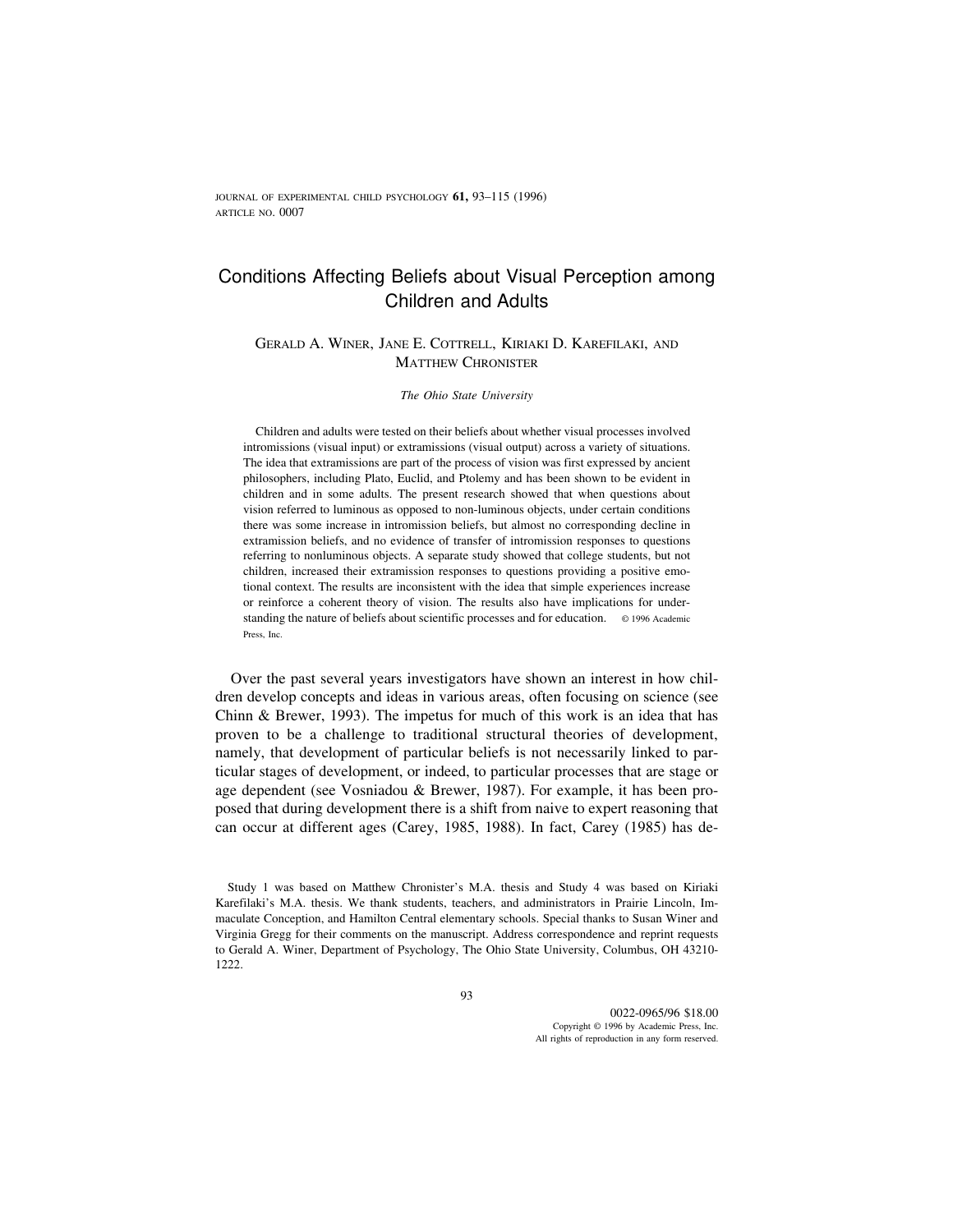scribed such shifts as changes in structure that might be likened to paradigm shifts that have occurred in the history of science.

Theory and research on the development of belief systems have revealed many issues. One issue concerns the processes through which such beliefs develop. What is the source of such beliefs and the mechanism of their development? Are they acquired by tuition, for example, or by induction or generalization from different experiences, or indeed, at least partially through developing logic? With regard to the nature of such belief systems, do seemingly advanced belief systems represent mature, coherent, tightly woven, and ultimately well-integrated theories, or do they consist of correct chunks of knowledge coexisting with fragmented bits of incorrect information (see Vosniadou & Brewer, 1992)?

The present investigation deals with the development in children and adults of part of the well-known scientific theory that holds that vision is caused by input to the eyes (and does not involve output from the eyes). While these notions may seem obvious to scholars today, and thus would not seem likely to be misunderstood by either children or adults, incorrect theories once dominated academic explications of the nature of vision. Some of the earliest and best-known scholars, including Plato, Euclid, Ptolemy, and the eminent Muslim thinker, al Kindi, subscribed to an extramission notion of perception, which held that the act of vision involves emissions from the eye. Plato, for example, believed that essences leave the eye, coalesce with an object, and travel back to the eye (see, Lindberg, 1976, for perhaps the best review of such theories; see also Lindberg, 1992; and Meyering, 1989, for treatments of the history of vision).

Several investigations of the understanding of vision (Anderson & Smith, 1986; Eaton, Anderson, & Smith, 1984; Guesne, 1978, 1984, 1985; Kärrqvist & Andersson, 1983; Repp, Callanan, Meier, & Miller, 1992; Shapiro, 1989) have focused on children's or adolescents' conceptions of light and seeing. Subjects in these studies generally showed a poor understanding of light and its function in vision; for example, they often lacked correct, i.e., intromission theories. In some cases there was also evidence of extramission beliefs (Anderson & Smith, 1986; Kärrqvist & Andersson, 1983; Guesne, 1984; 1985).

Few developmental investigations, however, have specifically focused on an analysis of intromissions and extramissions as processes of vision. Piaget (1929) was perhaps the first to identify the possibility that young children might believe in extramissions, when he cited observations by G. Stanley Hall and a friend indicating that children believed that their looks could mix. He (Piaget, 1974) later claimed to have found convincing evidence of extramission beliefs in children, although his report of this finding is apparently unpublished. In fact the complete reference to the unpublished papers is included only in the French version of the text (Piaget, 1971) as studies by Piaget and Papert (1971) and Piaget and Lannoy (1971). In any event, his conclusion about beliefs in extramissions appears to have been challenged by Guesne (1984, 1985), who reported findings that might be considered as evidence for extramission beliefs, but who ultimately dismissed the possibility. However, Cottrell and Winer (1994), con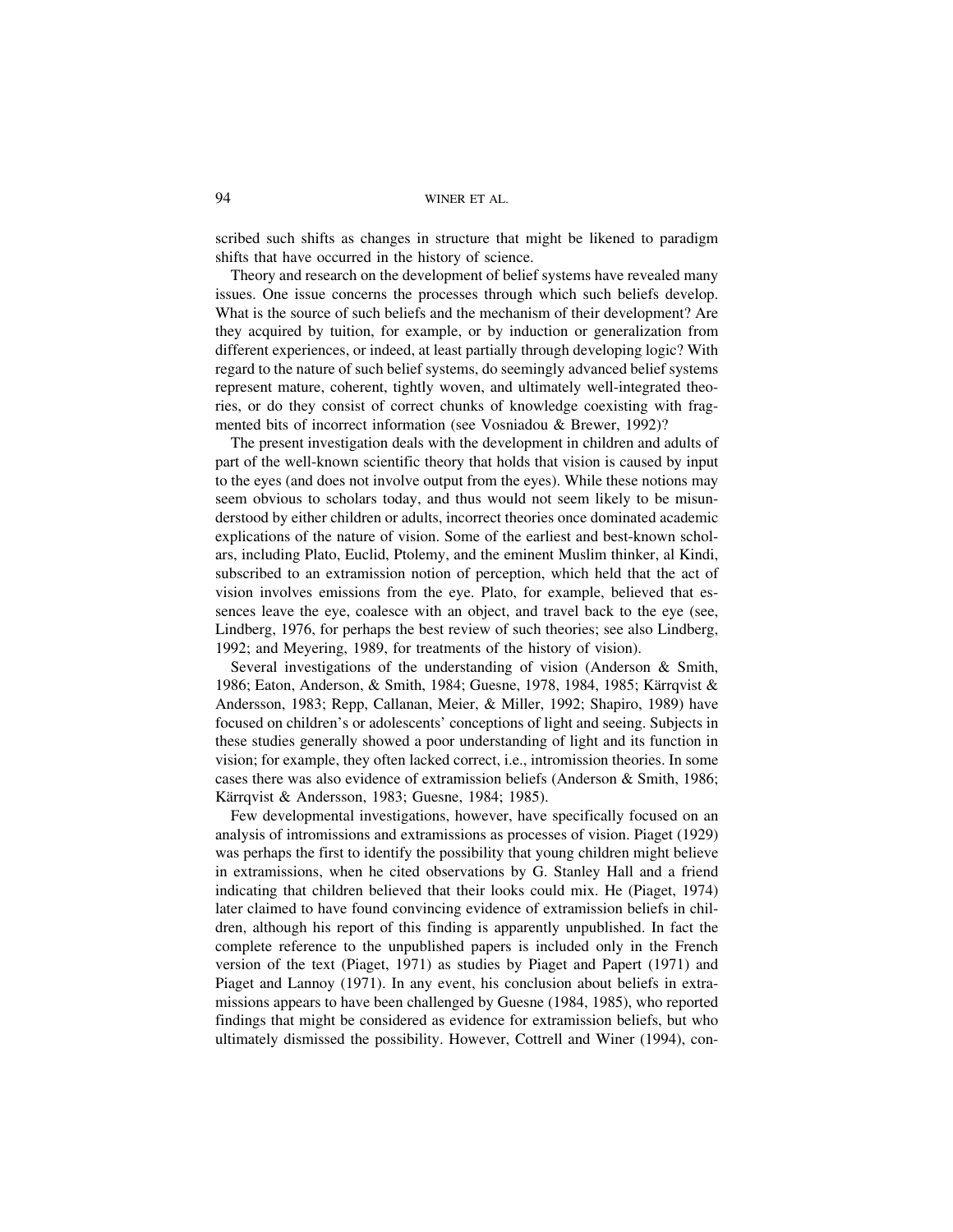ducted an extensive investigation of intromission–extramission beliefs in children and adults, showing that on a number of measures intromission beliefs increased and extramission beliefs decreased with age. Many adults, though, also demonstrated extramission beliefs.

The first three studies in this report deal with some of the variables that might be related to the presence and acquisition of correct intromission beliefs about vision and, conversely, with possible factors that might account for the decline of incorrect extramission beliefs in development. In these studies we asked about intromission–extramission beliefs in questions making reference to luminous objects, namely, shining lights, as opposed to reflective, non-light-emitting objects. Demonstrating a variation in intromission–extramission beliefs across such situations could provide information about the source and/or mechanism through which children develop correct intromission ideas and abandon incorrect beliefs about extramission. We hypothesized, for example, that people's beliefs in the importance of visual input would increase when they are asked about "seeing" in reference to a shining light. Subjects might then generalize these intromission views when answering questions about reflective objects. Such a process would occur if subjects inferred or induced a principle of intromission from experience with luminous objects. However, the probability of subjects making such an induction would seem to be remote given that the ancient philosophers failed to derive the correct intromission theory from their experiences with luminous objects. Thus, it would be more likely that the experience with luminous objects would remind the subjects of intromission concepts that they had been taught when learning about vision and light. We were also interested in whether we would be able to find extramission responses to questions that made reference to luminous objects. Such a finding would constitute evidence for the strength of extramission beliefs.

Thus one goal of our studies was to investigate the presence of intromission– extramission beliefs across stimulus situations that should encourage intromission interpretations to different degrees, in order to explore possible mechanisms for the development of such beliefs and in order to test the strength of extramission concepts as well. Another goal was to explore the specific nature of subjects' intromission–extramission notions. This goal was addressed in two ways. First, we extensively questioned subjects about the logic and nature of their beliefs. Second, in the last study to be presented we employed an experimental manipulation to test a particular hypothesis about the meaning of the subjects' intromission and extramission beliefs. In this last study we examined the possibility that what appear to be extramission beliefs might in fact represent statements about processes other than visual ones.

## STUDY 1

Subjects were asked questions in reference to a shining light bulb, a balloon, and an ambiguous "something." In this study, unlike the two that follow it, the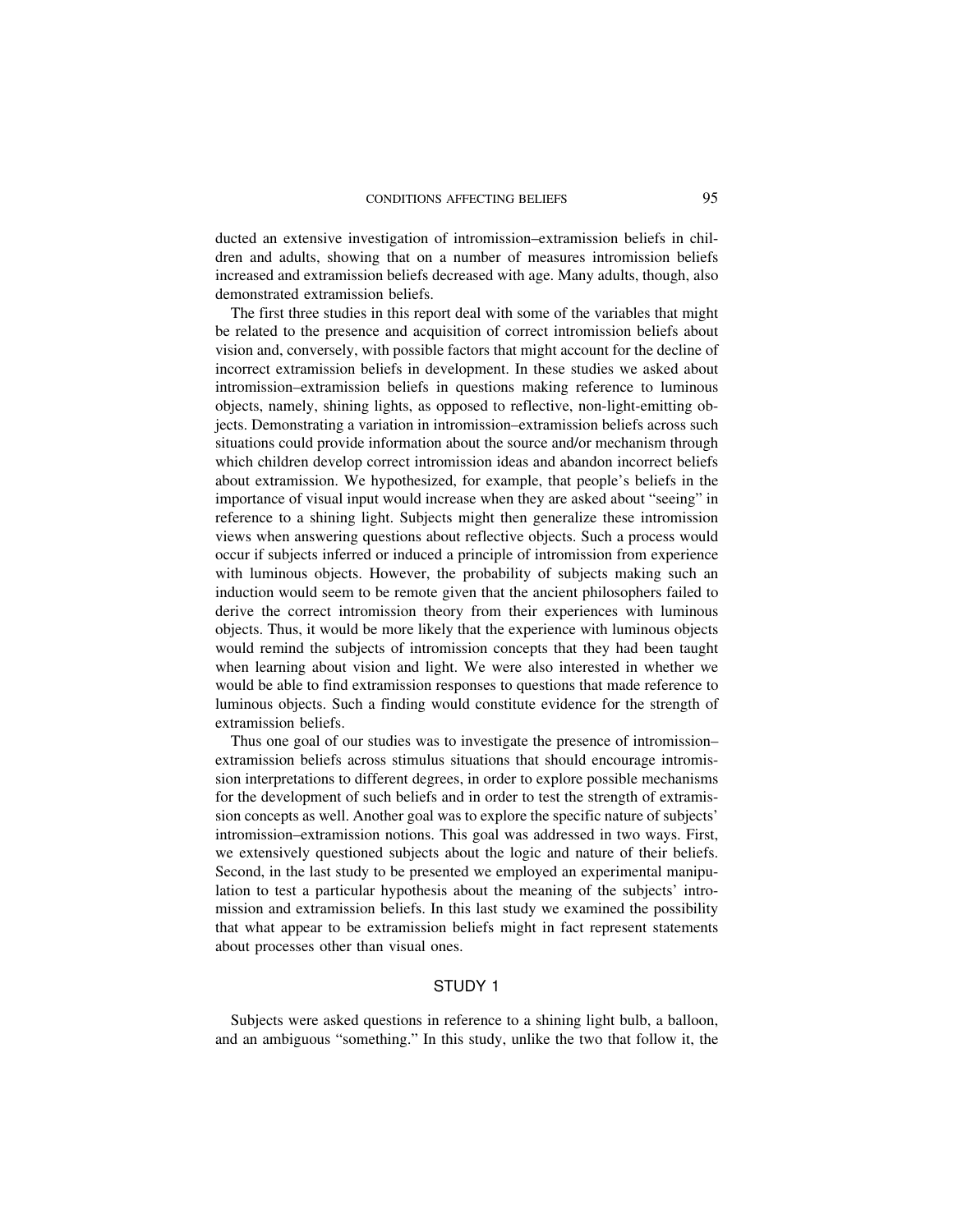referents were only described in the questions or presented pictorially, that is, they were not physically present.

## *Method*

*Subjects.* Subjects were 34 boys and 31 girls in the third grade (mean age  $=$ 9.4 years, range =  $8.8$  to 10.5 years), 33 boys and 19 girls in the fifth grade (mean age  $= 10.9$  years; range 9.9 to 12.3 years), along with 40 male and 22 female college students (mean age  $= 20.7$  years; range  $= 18.6$  to 43.7 years). The children were attending a school in a middle-class neighborhood; the college students participated for course credit.

*Questions, design, and procedure.* Subjects were initially presented with a set of five questions designed to break an acquiescence set. Of the five questions, three had obvious "yes" answers (e.g., "Do you touch with your fingers?") while two, the second and third questions presented, had obvious "no" answers, (e.g., "Do you hear with your eyes? ...see with your ears?"). Responses to these items and to an additional set breaking question that appeared in the middle of the test questions will not be presented since almost all subjects answered them correctly.

Subjects were then instructed that we were going to ask them some questions about how we see things and that we were interested in how the senses are used to learn about other things or people. Three main questions followed: (1) an extramission question, "When we look at \_\_\_\_\_\_\_\_\_\_ (a shining light, a balloon, or "something") do rays, or waves or anything else go out of our eyes?" (2) an intromission question, "...do rays, waves or anything else go into our eyes?" and (3) a three-term, forced-choice question, "....go into our eyes, out of our eyes, or both into and out of our eyes?" The three-term question was used because it is possible that extramission beliefs co-exist with intromission ones, as in Plato's extramission theory. Approximately half the subjects initially received the extramission item followed by the intromission question; for the remaining subjects the intromission item preceded the extramission question. The three-term, forced-choice question appeared last.

For each subject, the three main test questions made mention of only one of three visual referents: a shining light, a balloon, or an ambiguous "something." That is, each subject received questions making reference to one visual referent. The wording for the balloon and shining light bulb items was, "When we look at something like a balloon (shining light bulb) does....?" The wording for the ''something'' item was, "When we look at something does...."

Finally, we also varied the format of the last question, i.e., the single item forcing the subject to choose among, "in," "out," and "both." For approximately half the subjects this question was purely verbal. For the remaining subjects, the question made reference to line drawings. The drawings presented three profiles of a face: one with arrows pointing toward the eye, another with arrows pointing away from the eye, and a third with arrows going both toward and away from the eye. For those subjects receiving questions referring to the shining light bulb or the balloon, the corresponding referents were also pictured in line drawings. The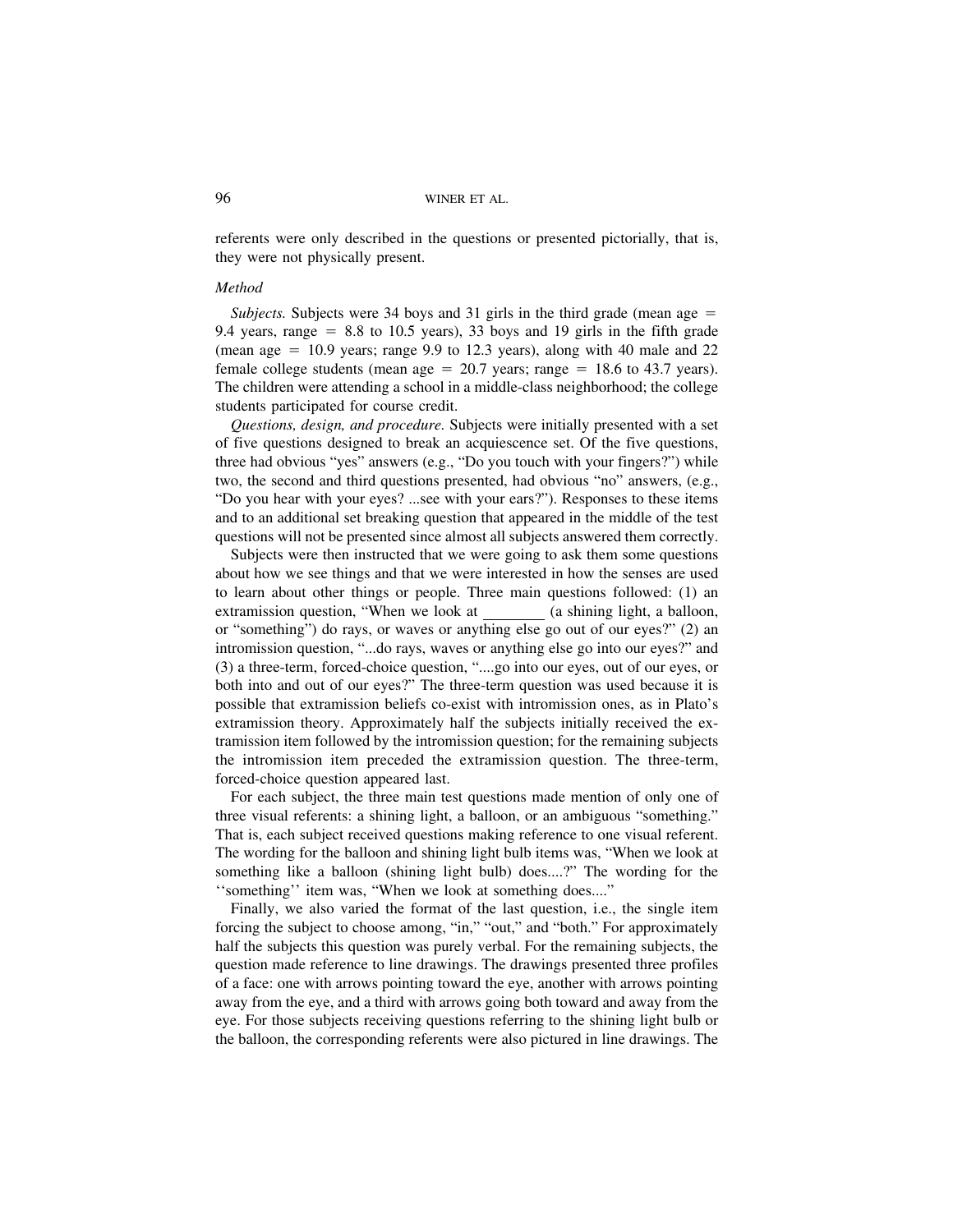drawings for the two referents were identical in shape, the only difference being the addition of short irradiating lines for the light bulb and a string for the balloon. Subjects in the "something" condition were shown only the three profiles of a face and arrows as described above, with no referent depicted. For each of the pictorial items, subjects were asked to select the picture showing what happens when we look at an object. Previous work by Cottrell and Winer (1994) suggested that subjects might give more extramission responses to the pictorial than to the purely verbal questions.

We also extensively probed to test the nature and extent of subjects' beliefs about vision. These probes consisted of a series of questions that followed each of the two main items asking about intromission, extramission, and the third main item forcing a choice among three possibilities. For the intromission and extramission questions these probes were administered only if the subject gave an affirmative answer to the question of rays or the like entering or leaving the eye, respectively. Among these items were several critical questions. Thus, if the subject answered either the intromission or the extramission question affirmatively, we asked what it is that comes into or leaves the eyes; whether it starts from outside the eye and comes in, or inside the eye and goes out; whether we would still be able to see if nothing came into or went out of the eyes; and whether what comes in or goes out of the eye helps us to see or understand what we see. The probe questions for the last, three-term, forced-choice item were used only if the subjects answered "both." In this case, we asked whether what comes into the eye is the same as what goes out, which happens first, something coming in or going out of the eyes, and what it is that goes into and out of the eyes. We also asked whether we would still be able to see if nothing came in but something went out of the eyes or if something came in and nothing went out of the eyes.

#### *Results*

A 3 (Grade)  $\times$  3 (Question Referent: balloon, light bulb, or something)  $\times$  2 (Order: extramission versus intromission first) analysis of variance was conducted on the number of correct responses to the three main questions. (A separate analysis showed that sex had no effect). An intromission response was defined as a correct response and given a score of one, while all other responses received a score of 0. The analysis revealed that only an effect for grade was significant,  $F(2,164) = 12.5$ ,  $p \le 0.0001$ , and the analysis of means indicated that scores for subjects in each of the elementary school grades were significantly lower ( $M = 1.6$ , out of a possible maximum score of 3 for third graders;  $M =$ 1.5, for fifth graders) than scores for the college students  $(M = 2.2)$ . Surprisingly, and contrary to our predictions, the object referred to in the questions had absolutely no effect,  $F(2,164) = 1.58$ ,  $p > .20$ .

A separate 3 (Grade)  $\times$  3 (Referent: balloon, light bulb, or something)  $\times$  2 (Question Mode: verbal versus pictorial)  $\times$  2 (Sex) analysis of variance was performed on responses to the single, three-term forced-choice question. In the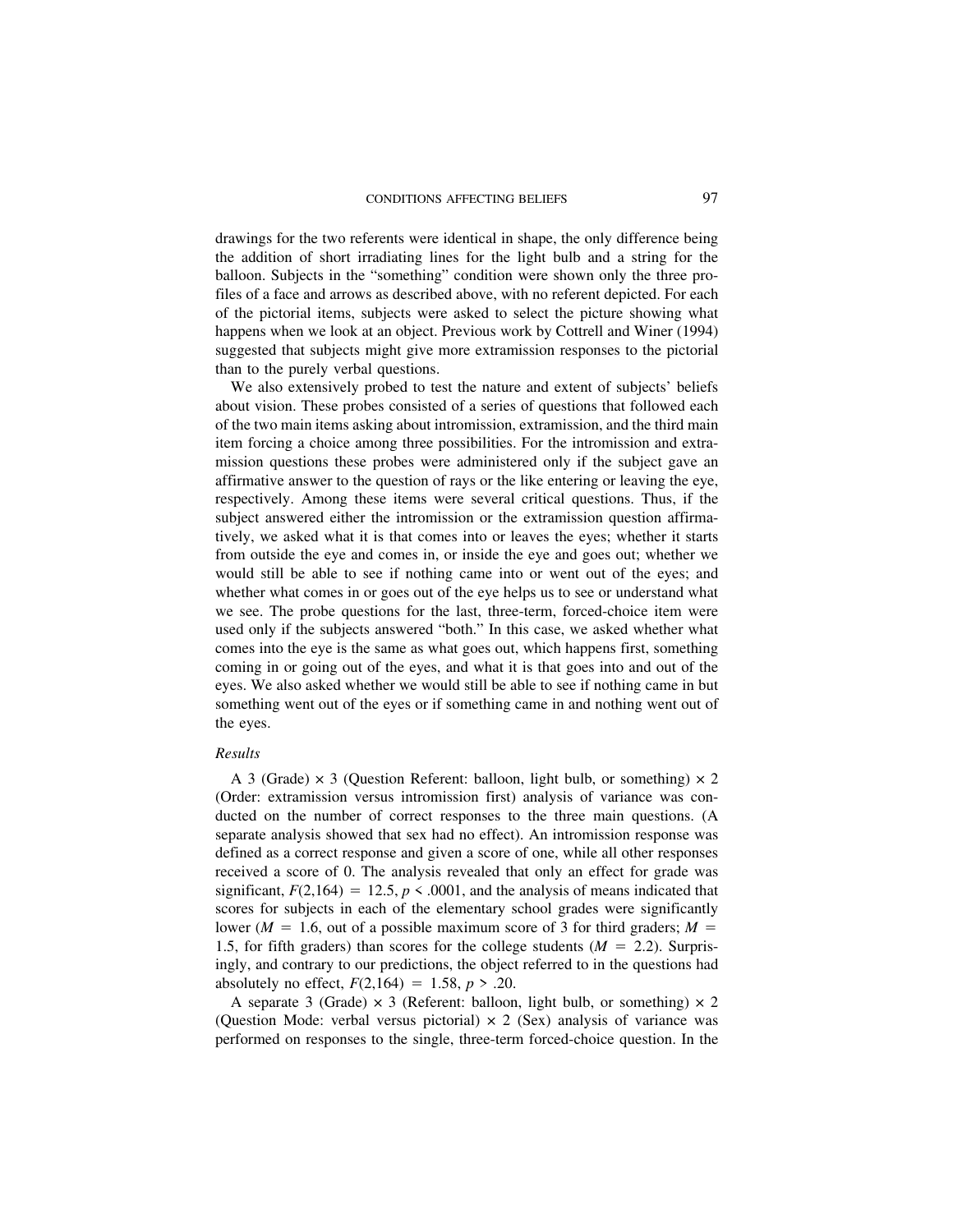analysis, responses to the three-term item were assigned a score of 1 for intromission or 0 for anything else (extramission or both). The analysis showed the expected grade effect,  $F(2,149) = 6.55$ ,  $p \lt 0.002$ , with college students (*M* = .56) outperforming fifth ( $M = .27$ ) and third graders ( $M = .28$ ). There was also a significant interaction between referent and question mode,  $F(2,149) = 3.19$ ,  $p \leq 0.05$ ). Analysis of the means showed that the highest mean occurred on the verbal item referring to something  $(M = .59)$ . This mean was significantly higher than the means for pictorial-something item  $(M = .22)$ , the pictured shining light bulb ( $M = .29$ ) and the verbal item making reference to the ball (M)  $=$  .31). It was also nearly significantly higher ( $p \le 0.08$ ) than means on the remaining items.

Answers to the probe questions suggested that most subjects who affirmed intromission had correct beliefs about visual processing. For instance, on the question asking whether we would be able to see if nothing came into the eye, approximately 79% of these subjects correctly answered in the negative when we combined data from all grades. On a separate question, asking whether incoming rays begin inside or outside the eye, most subjects were correct (93% college, 76% fifth graders, and 86% third graders).

Answers to the probe questions on extramission and on the "both" items, showed considerable evidence for extramission beliefs, although many more subjects at each grade affirmed a belief in intromission than in extramission. Subjects who affirmed a belief in extramission on the extramission items were asked, "If nothing came out of the eye could we still see?" Out of 60 extramissionists, the majority ( $n = 35$ ) denied that we would be able to see if nothing came out of the eye.

These various extramission interpretations were not equally divided across grades, however. Table 1 shows the number of extramission responders who believed they could or could not see if no rays exited the eyes, at each grade level. Notice the presence of a disproportionate number of extramission responses among fifth graders. (The same trend of an increase in extramission responses across the early grades has sometimes occurred in other studies; see Cottrell & Winer, 1994). The vast majority of these extramission fifth graders believed that if nothing exited the eyes they would not be able to see. The difference between subjects in the fifth and other grades was statistically significant.

It might appear that the extramissionists who did not claim the necessity of

| TABLE 1                                                                                         |
|-------------------------------------------------------------------------------------------------|
| Percentages of Extramission Responders at Each Grade Level Believing They Could or Could Not    |
| See If No Rays Exited the Eyes, in Study 1 on the Extramission Question for the Three Referents |

| Grade level | Could see | Not see |  |  |
|-------------|-----------|---------|--|--|
| Third       | 59%       | 41%     |  |  |
| Fifth       | 21%       | 79%     |  |  |
| College     | 60%       | 40%     |  |  |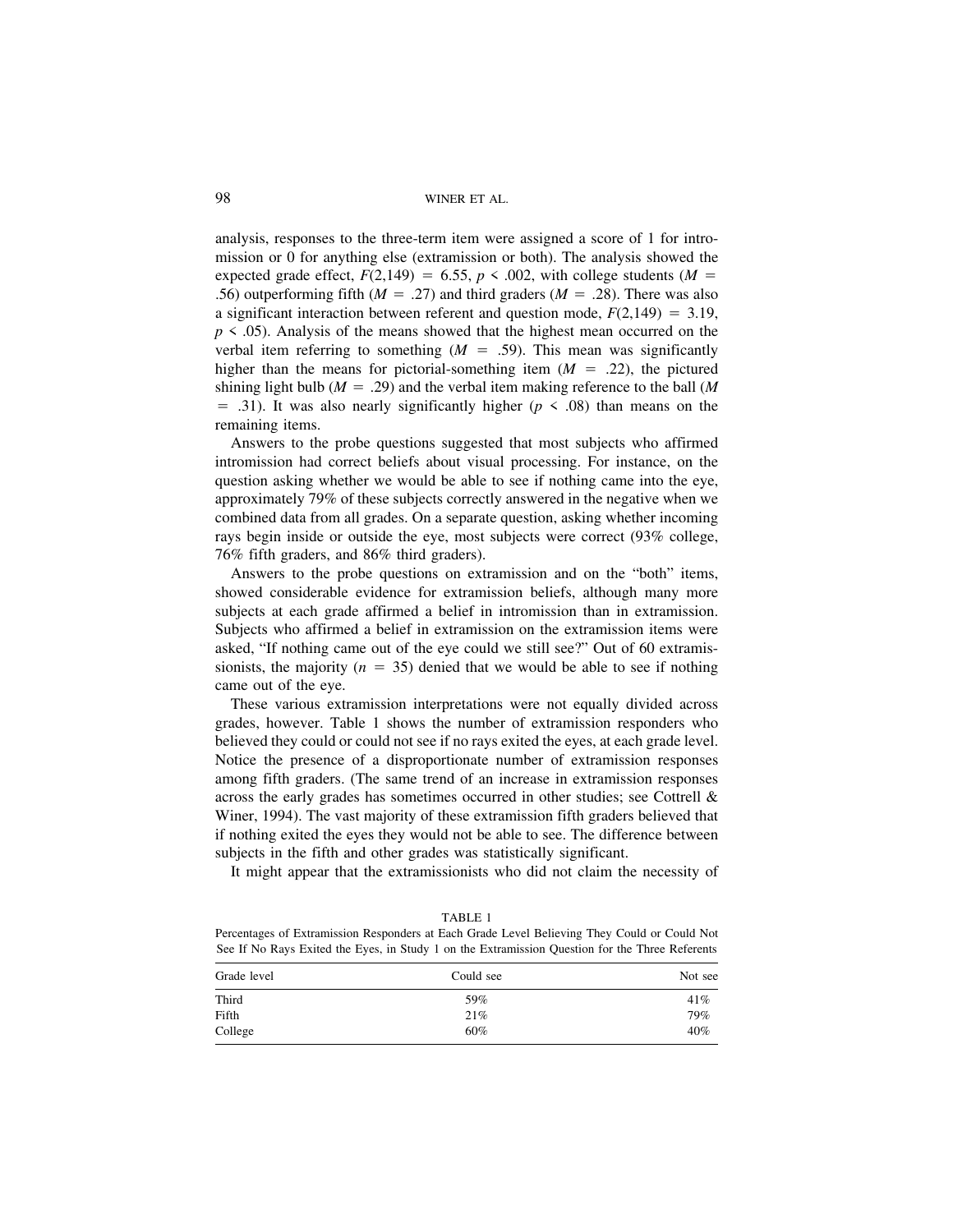extramissions for vision ( $n = 25$ , cf. Table 1) attributed no role to extramission in vision. However, Table 2 shows that in response to the question asking whether what went out of the eye helped them to see or understand what they saw, all the children who affirmed extramissions responded that emanations from the eye aided vision, as did 12 of 15 extramissionist college students! Analysis of responses to the question asking about the origin of the outgoing rays showed that 48% of the elementary school versus 27% of college student extramissionists believed that the outgoing rays originated inside, as opposed to outside, the eye.

Among those subjects who answered that "both" intromissions and extramissions occurred on the three-part, forced-choice item, there was evidence for both intromission and extramission interpretations. In one question, we asked which happens first, "in" or "out." Of the total number of subjects affirming that "both" occurred  $(n = 95)$ , the majority at each grade level claimed "in" (approximately 61% when data from all grades were combined, with no significant grade differences). The size of the minority (almost 39%) claiming "out" was considerable, though. On the item asking if we could see if rays or the like only went in but not out, a bare majority answered "yes" (approximately 56%, with grades combined). When we asked whether vision would be possible if rays only went out and nothing came in, most fifth graders (74%) and college student (83%) "both" responders answered "no," but the third graders were almost as likely to answer "yes" (48%), as "no."

#### *Discussion*

The results replicated the development trend, reported in earlier research (Cottrell & Winer, 1994), of increasing intromission and decreasing extramission responses as a function of age. Nevertheless, the adults were far from perfect. In fact, one of the more surprising findings in the present study was the large number of college students whose performance was imperfect on the three questions asking about vision. Cottrell and Winer (1994) also found similar failure rates among adults, but their study had no conditions designed to facilitate intromissions.

One of the main goals of this study was to determine if the nature of the object mentioned in the question might influence subjects' beliefs about intromissions and extramissions. The results unexpectedly indicated no differences when re-

TABLE 2

Percentages of Extramission Responders at Each Grade Level Believing That Extramissions Did or Did Not Help Seeing or Understanding, in Study 1 on the Extramission Question for the Three Referents

| Grade level | No help | Help |  |
|-------------|---------|------|--|
| Third       |         | 100% |  |
| Fifth       |         | 100% |  |
| College     | 60%     | 40%  |  |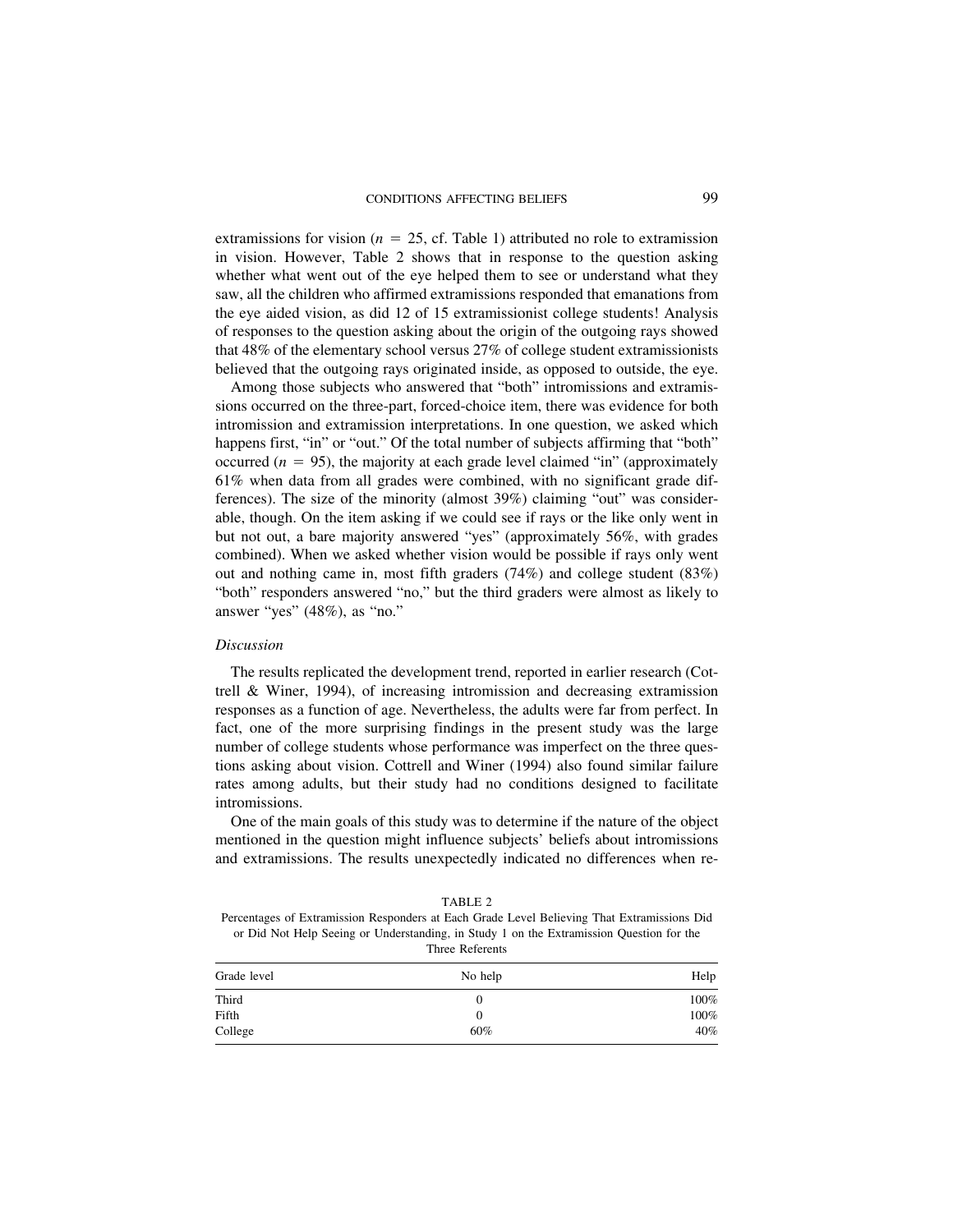flective as opposed to luminous or unspecified referents were mentioned in the question. These results suggest that beliefs are not easily influenced by reference to different environmental cues. Moreover, the fact that extramission responses occurred in response to questions referring to a lit bulb suggests the robustness of extramission beliefs.

Another major goal of the study was to explore the logic and nature of subjects' beliefs about intromissions and extramissions. Certainly the most striking finding from this set of analyses was that all of the children who expressed a belief in extramission claimed that emanations from the eyes facilitated vision or understanding, as did several college students. Another striking finding was that the majority of fifth grade extramissionists believed that if nothing came out of the eyes they would not be able to see. Nor did we anticipate the number of subjects who stated that outgoing rays originated within, as opposed to outside of, the eyes. Moreover, similar incorrect ideas were also found among sizable minorities of intromission responders.

The increase in extramission responses across the early grades deserves comment. We have frequently found this trend in published (Cottrell & Winer, 1994) and unpublished studies although it was not always significant. It might be attributable to any of a number of factors: perhaps some cognitive maturity is required to believe in extramission; perhaps young children respond more concretely than slightly older children and think of things like the sun coming into their eyes in response to our questions; and various cultural experiences, such as with Superman's X-ray vision, might also play a role.

Finally, the interaction between verbal–pictorial presentation and referent object suggested that the highest scores were for the verbal item making reference to something. Notice that this item was the most abstract in that it was presented in purely a verbal manner and with no specific referent. The results thus suggest that extramission responses might vary as a function of the extent to which questions involve concrete versus abstract representations of vision. This explanation is admittedly ad hoc, though, and warrants further investigation.

# STUDIES 2 AND 3

One obvious limitation of Study 1 was that the various referents in the questions were only described or presented pictorially. It is therefore possible that direct experience with real objects of varying luminosity or potential luminosity might affect beliefs about vision. Studies 2 and 3 addressed this hypothesis by comparing responses to questions referring to an actual shining light bulb, the same bulb turned off, and a white, styrofoam ball.

Another difference between these studies and the first investigation was a test for order effects. Thus, unlike Study 1, in which each subject received test questions referring to only one referent, each subject in Studies 2 and 3 received questions referring to all three referents, with the order varied. This allowed us to investigate the possibility of transfer among responses from one visual referent to the others.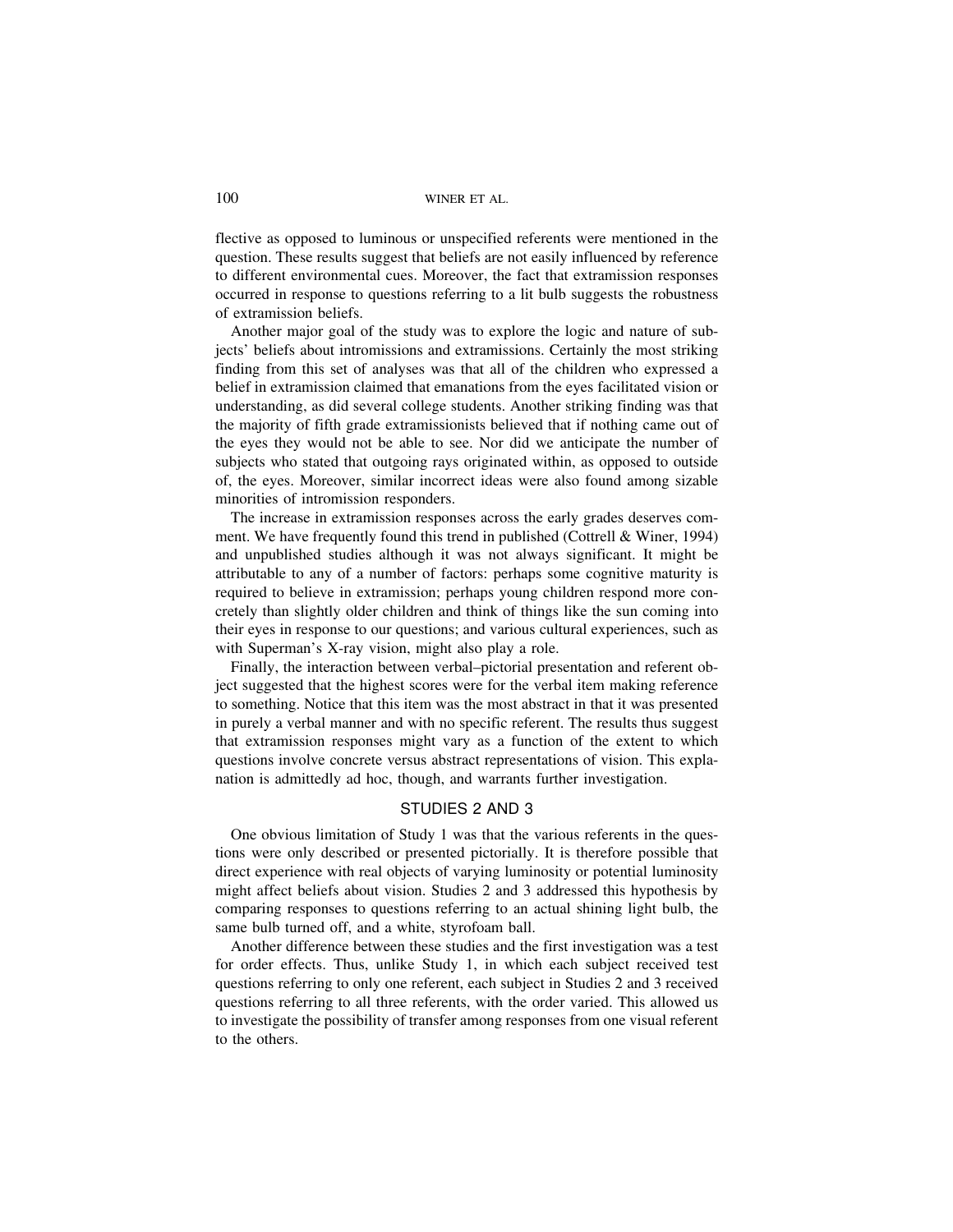We expected that the initial presentation of questions about the lit bulb would engender an increased number of intromission responses and a decreased number of extramission interpretations. Indeed, we thought that it would be practically impossible to give anything but an intromission response to a lit bulb. We also hypothesized that an intromission response to the question referring to the lit bulb would generalize to items involving the nonluminous objects. This type of generalization would be expected if subjects had previously learned, but subsequently forgotten, that vision was caused by light making an impression after entering the eye. The lit bulb would certainly prove a reminder of the input of light and thus stimulate previously learned interpretations of vision that could be applied to the nonluminous referents.

#### *Method*

*Subjects.* The subjects consisted of 51 third graders (Mean age  $= 8.9$  years, range =  $8.2-10.1$  years, 38 5th graders (mean age = 10.9 years, range = 10.0–11.8 years), and 84 college students (mean age  $= 20.4$  years, range  $=$ 19.9–36.3 years). It was planned at the outset of the experiments to combine the results of third and fifth graders, although in the analyses presented they are often treated separately. The children were attending a parochial school located in a working class neighborhood. Subjects were relatively evenly divided by sex, except in the college sample of Study 2 where males outnumbered females by about a ratio of 2:1.

*Materials.* The materials consisted of a 40-W light bulb, mounted on a board with a switch, and a white styrofoam ball, approximately 4 inches in diameter, mounted on the same board. The white styrofoam ball was used to approximate the light bulb in size, shape and brightness. All objects were visible to subjects throughout the entire testing procedure.

## *Questions and Design of Studies 2 and 3*

In each of Studies 2 and 3, which were conducted nearly simultaneously, the same set of 9 core questions was presented to each subject. The questions were formed by cross-matching each of three types of question, intromission, extramission and three-part, forced-choice ("in," "out," or "both") with each of three referent objects: an actual shining bulb, the same bulb, unlit, and a white ball. The questions were administered as Study 1. After receiving an initial series of the same set-breakers used in Study 1, subjects were instructed that we were interested in how they see, and they were then presented with intromission– extramission questions asking, "When you look at a shining light bulb (ball)  $d$ oes...?"

The main difference between Studies 2 and 3 was in the ordering and blocking of the questions. In Study 2 we divided the questions into three blocks of three questions, with the first block consisting of a series of three intromission questions (...does anything...go into your eyes?), a second block of three extramission questions (...out of your eyes?), and the third block of three, three-part ("into, out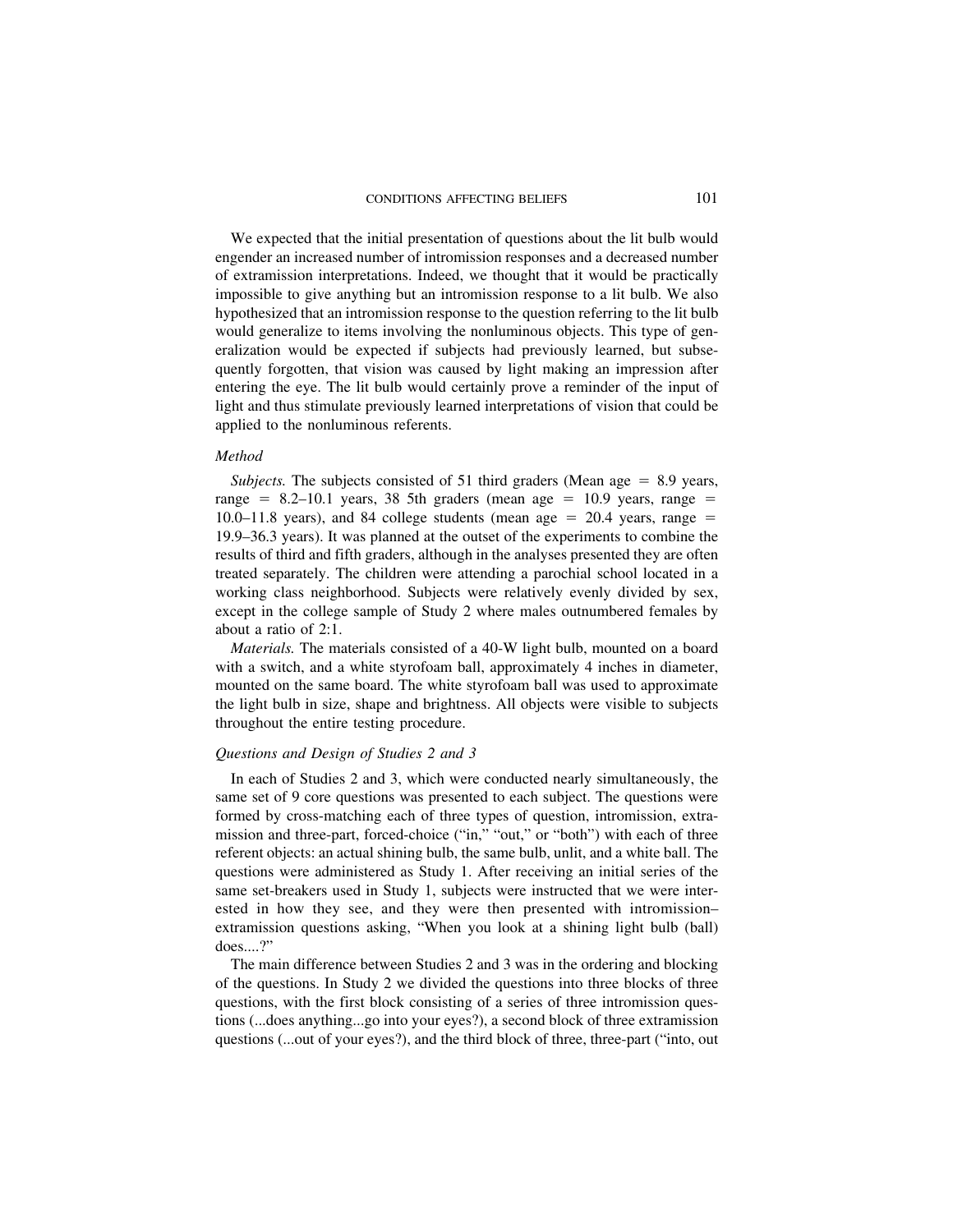of or both into and out of your eyes") forced-choice questions. Within each block, one question referred to the shining light bulb, another to the unlit bulb and a third to the ball. Thus as we progressed from one question to the next, we changed the referents in the questions. Questions within each of the three blocks were presented in one of two orders, with each subject receiving only one order: (1) lit bulb first, followed by unlit bulb and ball; or  $(2)$  ball first, unlit bulb next, and lit bulb last.

In Study 3, the questions were also divided into three individually presented blocks of three items, but here the questions were blocked by referent object. Thus three questions on the lit bulb were presented in a block, three on the unlit bulb were presented in another block, and three on the ball were presented in an additional block. Within each block, questions were ordered so that the intromission question came first, the extramission question second, and the threeterm, forced-choice item last. The questions in this study (and in Study 2 as well) were specifically ordered with the intromission items first so as to maximize the possibility that intromission responses would generalize to subsequent items, especially when the lit bulb question was first.

The three blocks of questions used in Study 3 were presented in one of two orders: (1) lit bulb block followed by unlit bulb and ball blocks, (2) ball items followed by unlit bulb and lit bulb blocks. Therefore, in one order the three questions with the most obvious cue about intromission, the lit bulb, came first and the questions with the referent presenting the least obvious cue for intromission, the ball, came last. In the other order, the sequence was reversed. Subjects received only one order.

The design of Study 3 was expected to lead to a smaller referent (lit, unlit bulb and ball) effect than the design of Study 2. Thus, whereas in Study 2 we changed referents eight times, i.e., with the presentation of each new question, in Study 3 we changed the referent objects twice, i.e., between each block of three questions.

Finally, a series of probe questions was presented after the last item given in each study. These probe questions addressed the subjects' responses to the last three-term, forced-choice question. Subjects were thus asked, "Does what goes into (out of) our eyes help us see...?" "If nothing went into (out of) our eyes could we still see...?" We also asked where visual input and output originated. After answering a set of such probe questions subjects were asked to respond in their own words to two or three other questions which depended on their previous responses, such as: "What do you mean by something going into (out of, both into and out of) our eyes? What happens?; or Why did you give different answers to.  $\mathcal{P}$ 

### *Results*

Results for both studies were initially analyzed with a repeated-measures analysis of variance, using the number of correct responses as the dependent variable. To be scored as correct, subjects had to affirm intromission on the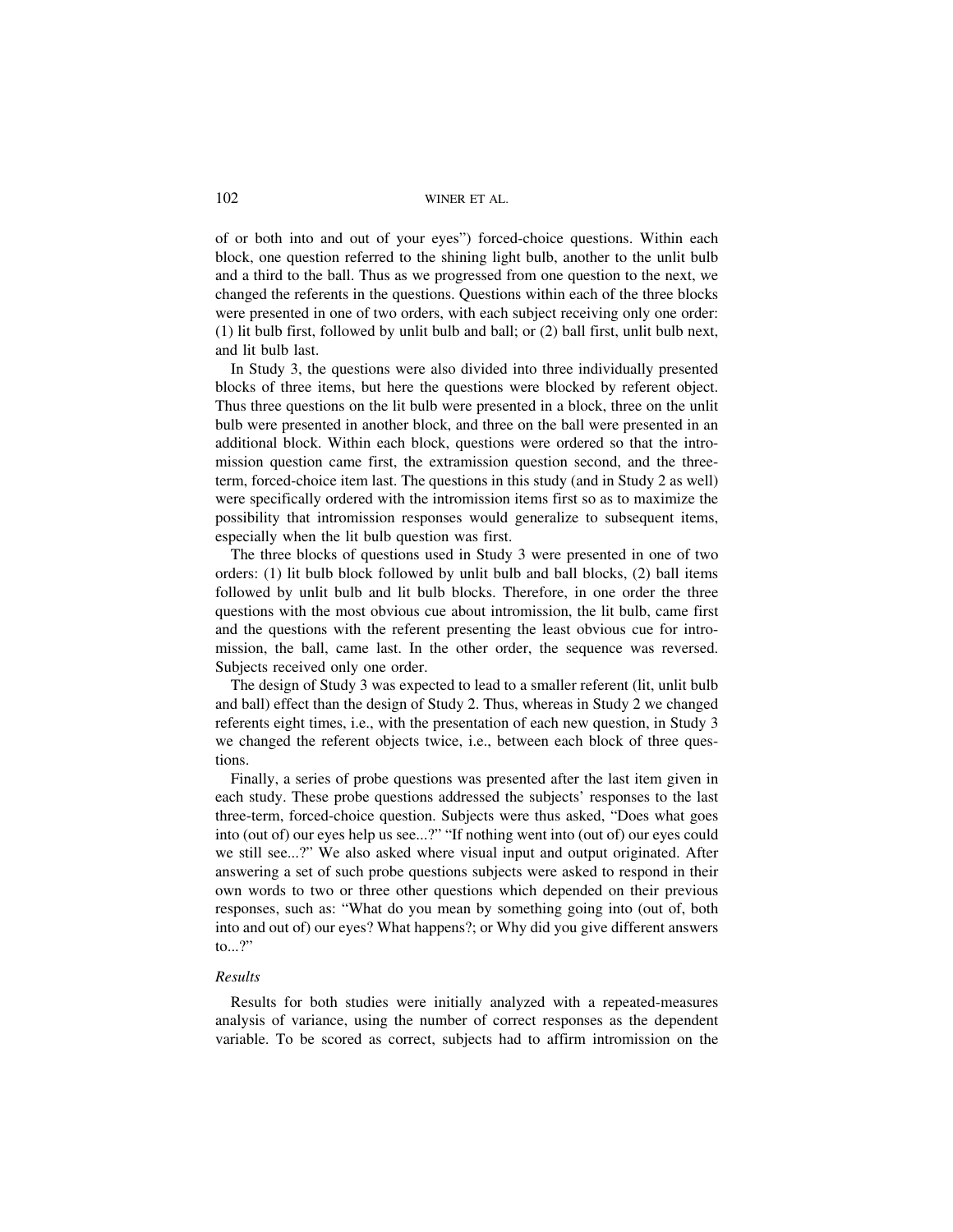question asking about visual input and on the three-term, forced-choice item and to deny extramission on the question asking if anything goes out of our eyes.

In Study 2, whose design presumably maximized the impact due to referent, a 2 (Order: lit bulb first and ball last, versus ball first and lit bulb last)  $\times$  3 (Grade)  $\times$  2 (Sex)  $\times$  3 (Referent Object: lit bulb, unlit bulb and ball) repeated measures analysis of variance, with repeated measures on referent object, showed a significant effect for grade,  $F(2,45) = 4.65$ ,  $p \le 0.02$ , and a significant effect for order,  $F(2,45) = 4.14$ ,  $p \le 0.05$ . Analysis of the grade means showed lower scores for children in the third grade than for college students ( $Ms = 1.5, 1.8$ , and 2.3, for third graders, fifth graders and college students, respectively). The order effect revealed that when the lit bulb appeared first, there were significantly *fewer correct* responses ( $M = 1.6$ ) than when the ball appeared first ( $M = 2.1$ ). In other words, the initial appearance of the lit bulb seemed to depress the number of correct responses on subsequent questions, precisely the opposite of what was expected!

Because the order effect was not as anticipated we conducted additional analyses of individual questions within the first block of three questions (intromission or "in" questions) subjects received, comparing responses to the lit bulb questions when they were the first versus last the items to appear and, in a separate analysis, comparing responses to the items referring to the ball, when they were the first versus the last questions to appear.

The analysis in which responses to the lit bulb were the dependent variable showed that order had no effect, with most subjects at each age responding correctly. Among the children, when we combined grades, approximately 69% affirmed intromission when the lit bulb was first compared to approximately 86% when it was last,  $\chi^2$  (1, *N* = 33) = 1.31, *p* < .26.

However, when responses to the questions referring to the ball were analyzed, the number of intromission responses varied significantly as a function of order for the children. Thus the children more frequently gave intromission responses to the question on the ball when it was the first item to appear  $(64\%, 9/14)$  as compared to the last item in the set  $(26\%, 5/19)$   $(\chi^2(1, N = 33) = 4.76, p < .03)$ . The outcome for the adults was in the same direction, although not statistically significant: Seventy-five percent of the adults were correct when the ball item was the last of the block versus 92% correct when it was the first. Thus, the initial appearance of the lit bulb question depressed children's performance within the first block of trials.

Because of the order effect we also examined the number of correct and incorrect responses to the ball versus the lit bulb condition, when these were the first questions to appear. The results showed that the vast majority of subjects in both conditions responded correctly. Variations in referent thus had no effect on the first trial.

In Study 3, correct responses to the main questions were also analyzed in a 3 (Grade  $\times$  2 (Order: lit bulb–unlit bulb–ball, versus ball–unlit bulb–lit bulb)  $\times$  2  $(Sex) \times 3$  (Referent Object) with repeated measures on the referent object. This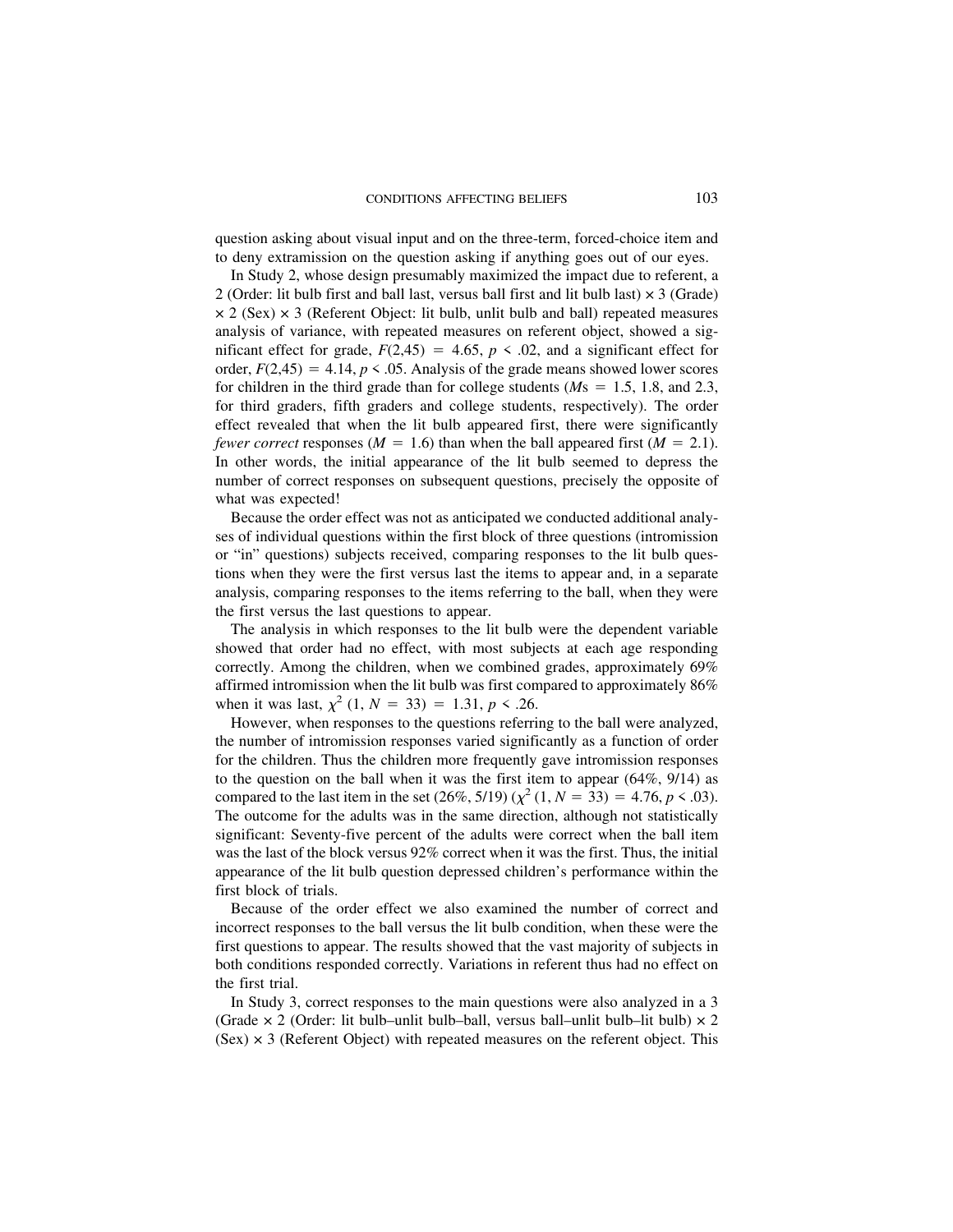analysis showed the expected effect for grade,  $F(2,102) = 3.91, p \le 0.03$ ; a highly significant effect for referent,  $F(2,183) = 14.46$ ,  $p \le 0.0001$ ; a significant grade by referent interaction,  $F(4,183) = 4.73$ ,  $p \lt 0.008$ ; and a significant grade by referent by sex interaction,  $F(4,183) = 4.01$ ,  $p \le 0.004$ . The means for the triple interaction are presented in Table 3.

To interpret the triple interaction, we conducted separate analyses of variance for each sex. The analysis for males showed a significant effect for grade, *F*(2,52)  $= 3.88, p \le 0.03$ ; a significant effect for referent,  $F(2.92) = 14.59, p \le 0.0001$ , and a significant grade by referent interaction,  $F(4,92) = 7.09$ ,  $p \le 0.0001$ . An analysis of the grade by referent interaction showed that at the third and fifth grades, the means for the ball condition were significantly lower than the means for the lit bulb condition. Analyses of grade effects, in the interaction, showed that the only differences occurred when the ball was the referent, and here third and fifth graders had significantly lower scores than the college students.

The analysis for females showed a significant effect for referent,  $F(2,91) =$ 3.23,  $p \le 0.05$ , and a nearly significant grade by referent effect  $F(4,91) = 2.33$ , *p* < .07. Analysis of the referent effect showed lower scores for the unlit bulb than for the lit bulb condition ( $p \le 0$ 2). The mean for the ball referent was also lower than the mean for the lit bulb condition, but the difference only approached significance ( $p \le 0.06$ ). Although the grade by referent interaction was not quite statistically significant, we examined the effects of different referents across grades. The analysis revealed that significant referent effects for females occurred only at the fifth grade level, where the ball and unlit bulb conditions yielded significant lower means than the lit bulb condition (see Table 3). Analysis of grade effects showed no significant differences.

In sum, although there were some differences between the sexes, for both boys and girls there were referent effects in the expected direction. That is, for each sex, there was more evidence for extramission when reference was made to a lit bulb than when reference was made to a ball or to an unlit bulb.

*Analyses of combined results.* In additional analyses we combined results from both studies, which yielded at least three points of interest that will be summa-

| Sex    | Grade   | Referents |           |     |            |          |     |  |  |  |
|--------|---------|-----------|-----------|-----|------------|----------|-----|--|--|--|
|        |         |           | Ball      |     | Unlit bulb | Lit bulb |     |  |  |  |
|        |         | М         | <b>SD</b> | М   | SD         | М        | SD  |  |  |  |
| Male   | 3rd     | 1.3       | 1.4       | 1.6 | 1.4        | 2.7      | 1.4 |  |  |  |
|        | 5th     | 1.0       | 1.6       | 1.5 | 1.6        | 2.0      | 1.5 |  |  |  |
|        | College | 2.4       | 1.5       | 2.3 | 1.5        | 2.3      | 1.5 |  |  |  |
| Female | 3rd     | 1.7       | 1.4       | 1.2 | 1.4        | 1.6      | 1.4 |  |  |  |
|        | 5th     | 1.3       | 1.4       | 1.5 | 1.5        | 2.2      | 1.4 |  |  |  |
|        | College | 1.8       | 1.5       | 1.9 | 1.5        | 2.0      | 1.5 |  |  |  |

TABLE 3 Means and Standard Deviations of Intromission Responses to the Three Referents, in Study 3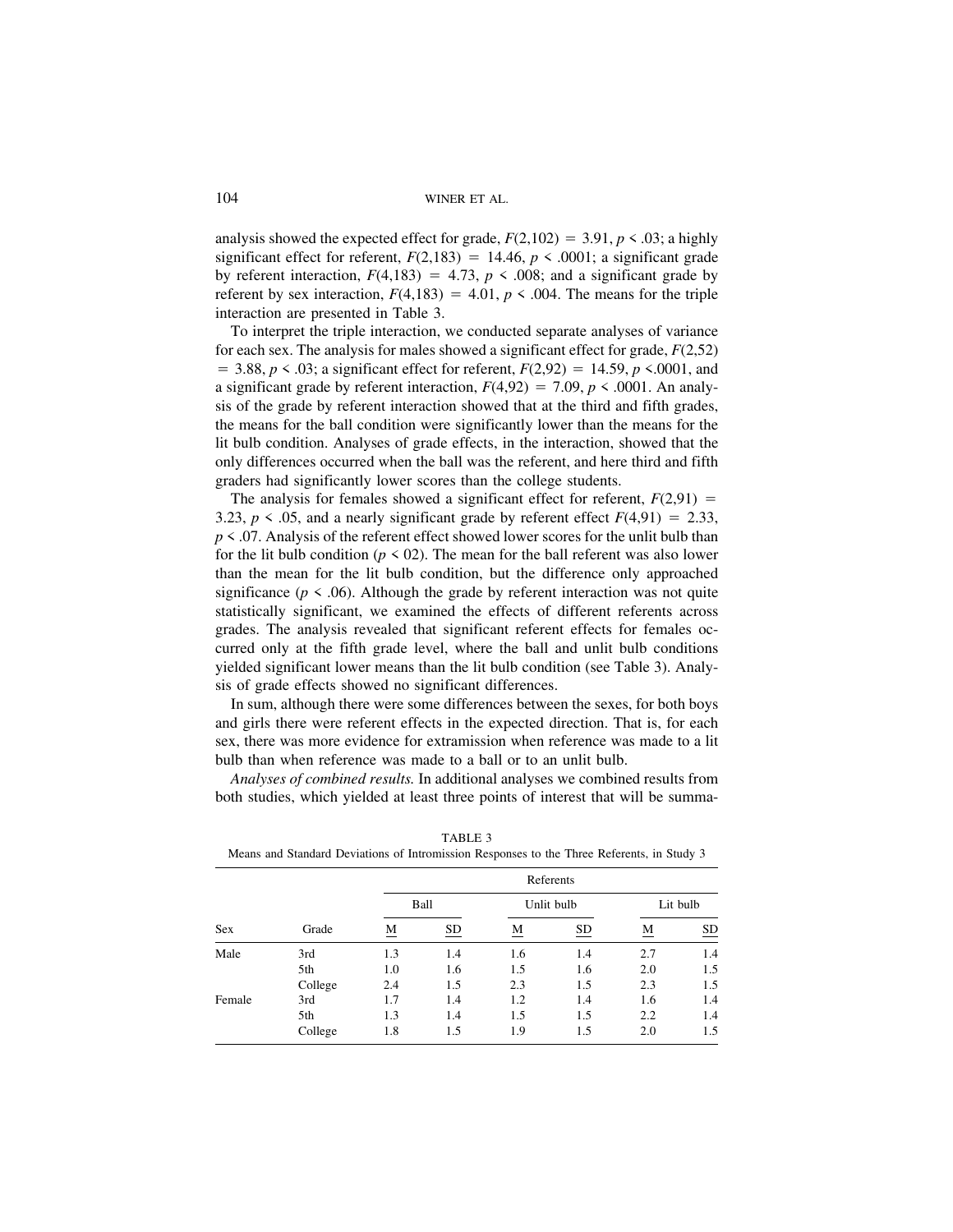rized. First, there was an increase in intromission responses across grade level to the questions asking about input, but no grade changes on the items asking about visual output. There were also relatively large numbers of subjects showing extramission, even on the single question asking about the lit bulb, where approximately 35% of the children and 33% of the adults affirmed extramission. We assumed that virtually no one would be able to say that something goes out of the eyes with such a potent intromission cue. Finally, there were large percentages of subjects at all grade levels who gave correct responses to the single intromission question asking about the shining light bulb.

Analyses were performed on qualitative responses from both studies combined to the probe questions that followed the three-term, forced-choice question asking about "in," "out," or "both." Among the subjects who answered "in" or "both" (78% of the third graders; 70% of fifth graders; 92% of the college students) there was a clear increase across grades in the tendency to answer correctly that what comes in helps us see and that if nothing went out, we would be able to see. Thus there was evidence of increasing understanding of intromission as children matured. However, there was also evidence of misconceptions about intromission among subjects giving "in" or "both" answers. For example, 25% of these third graders claimed that intromissions did not help us see. Moreover a substantial minority of the "in" or "both" responders answered that visual input began inside the eyes (26% among third graders, 33% among fifth graders, and 17% among the colleges students)! Large minorities of subjects also surprisingly believed that we could still see if nothing came into our eyes (61% of the third graders, 36% of fifth graders, and 13% of college students, who believed either in intromission or both).

There were other interesting findings among those subjects who were pure extramissionists (17%). A majority of them (66%) answered that extramissions help us see, while a similar number (approximately 52%) also claimed that we would not be able to see if nothing went out of our eyes. Interestingly, most of these subjects (76%) answered that emissions started inside the eye (including the four college extramissionists).

Additional analyses indicated that subjects who believed in both extramissions and intromissions gave explanations that generally fell into one of four types: (1) A distinction between luminous and nonluminous objects: "If it's shining (i.e., light bulb) it goes in. If it's off nothing does," or "When the light is on something shines into our eyes and goes out at the same time. Otherwise it just goes out;" (2) Application of a simple, general heuristic: "Something goes in, it has to go out;" (3) Different functions for in and out rays: "When something goes out it gets the picture, and when it comes back in it gets it so we can see it;" or "Rays come into our eyes to form an image and out to clear the image - to make it more clear;" (4) An explanation affirming that extramission aided understanding: "In order for you to see the ball and the light bulb something has to go out of your eyes; (For the ball) Your vision is connecting with the ball and telling you what you're sensing."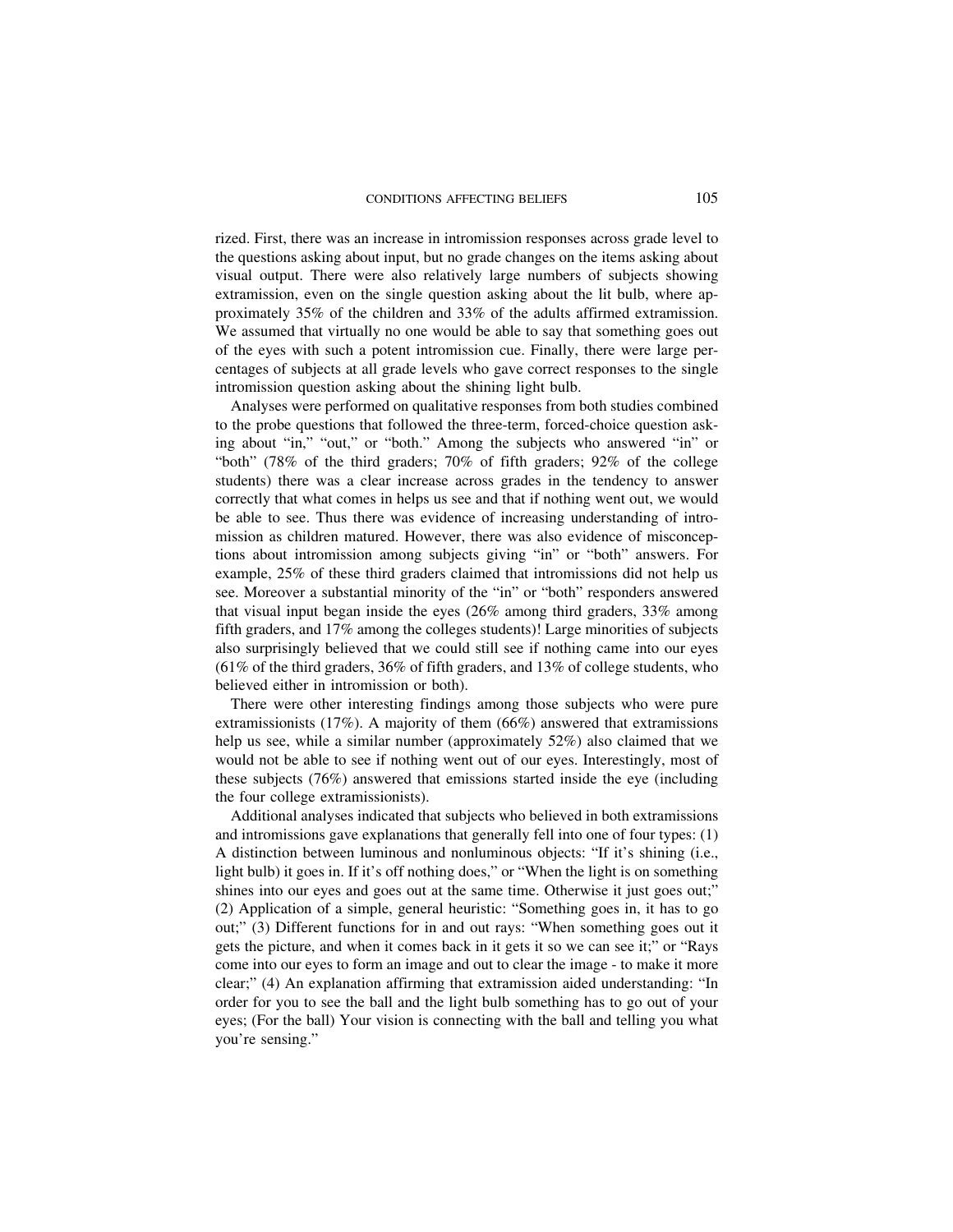Although 12 college subjects and four fifth graders used the word "reflection," only four college students used the term correctly to refer to nonfunctional reflections off the eye or retina. All the other subjects who mentioned reflection referred to an erroneous concept, as in the following college student's explanation: "Waves going into the eye but must get reflection out to be able to see."

#### *Discussion*

Studies 2 and 3 both compared intromission-extramission responses as a function of the referent employed in the questions and an analysis of order effects. Study 2 was expected to produce the most noticeable referent effect since there was a change of referents across successive questions. However, the results showed no such finding. Instead an order effect was found, namely, that the initial presentation of the lit bulb caused a decline in the number of correct responses. Analysis of the initial block of questions indicated that the order effect occurred on the first block of trials. Thus when the question referring to the ball appeared last, following the items on the lit and unlit bulbs, there were fewer intromission responses than when it was the first to appear. This effect was not anticipated. In fact, as was mentioned we had, perhaps naively, expected the opposite to occur, namely, success on the initial presentation of the lit bulb condition and positive transfer.

An explanation for the effect is perhaps obvious, at least in retrospect. The initial presentation of the lit bulb probably influenced subjects to define intromission in terms of light emitting from the luminous referent. When the light was turned off, as the trials progressed, subjects probably interpreted the turning off as a sign of the absence of incoming rays. This result suggests that the lit bulb might have been inducing only a limited or restricted concept of intromission, that is, intromission defined as visual input from a shining object.

The results of Study 3 showed complex interactions between sex and other variables that cannot easily be explained. However, for each sex there was evidence of a referent effect among children with the lit bulb condition yielding significantly higher scores than the ball and/or unlit bulb conditions. There was thus some evidence for a referent effect in the expected direction. Interestingly, there was no order effect that might have been taken as evidence of learning or transfer for either sex. Thus while subjects had higher levels of correct responses when the lit bulb was referred to, the gain that resulted from the lit bulb did not transfer.

Analyses of the probe responses also provided some intriguing outcomes. While there was convincing evidence of an increase in intromission interpretations with grade, several subjects who affirmed intromissions gave interpretations inconsistent with an accurate functional intromission interpretation of vision. Furthermore most subjects, whose interpretations made mention of reflection, did not correctly conceptualize reflection as a non-functional phenomenon incidental to vision. There was also evidence indicating that the majority of extramissionists gave explanations consistent with their judgments.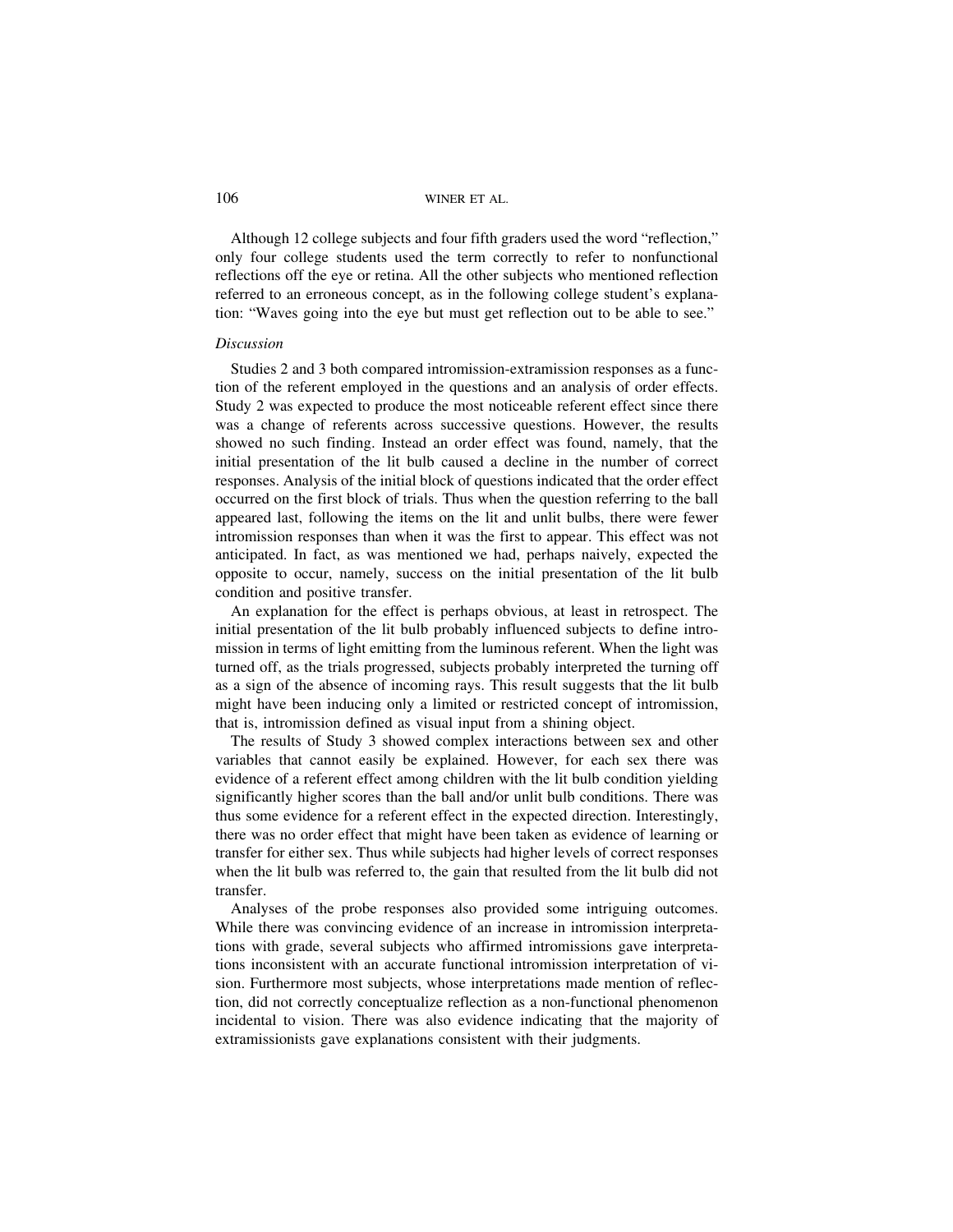Finally, there was less evidence of the decline in extramission responses in age than was obtained in the research by Cottrell and Winer (1994) and in Study 1. Perhaps sampling differences, the use of concrete referents in the present studies, or other procedural differences among the investigations might account for the different outcomes.

#### STUDY 4

As in the previous investigations, in Study 4 we varied the referent used in the questions. However, in Study 4 the selection of referents was more specifically based on an attempt to examine an alternative explanation for the presence of at least some extramission vision beliefs.

More specifically, we hypothesized that some subjects might confound what appear to be extramission responses to our questions with a naive and concrete conception of nonverbal communication through gaze. That is, although the questions asked about vision, they might have been misinterpreted to mean something like communicative or affective emanations proceeding from the eyes. Such emanations would have little to do with vision, but they would have much to do with the communication of, say, feeling. This hypothesis was suggested by pilot data from a few college subjects.

To test the hypothesis, the nature of the situation or context referred to in the stimulus questions was varied to suggest different degrees or types of communicative or affective significance. In some cases, for example, the questions referred to looking at a loved object, person, or animal, while in others they referred to looking at referents that were presumably neutral with regard to affect. We assumed that if people could have a tendency to interpret intromissionextramission vision questions as referring to the communication of affect, then providing a context of looking at a person or object with whom there is an emotional closeness should foster what might otherwise appear to be extramission responses. Likewise, assuming a gradient of emotional closeness, in which people are liked more than animals, and both are liked more than objects, varying the referents among people, animals and objects should also have an impact on the number of what appear to be extramission interpretations.

There was one other major variable. In previous studies the questions always involved the term "look" or the phrase "look at" although the initial instructions asked about the act of seeing. Our hypothesis in this study was that subjects' understanding of vision might perhaps be more directly tapped by the word "see" instead of the phrase "look at." For example, the phrase "look at" seems to refer to an active process, one of focusing on something, whereas the term "see" appears to connote a more passive process. Also, "look at" implies more of an outward orientation (i.e., we look at something), which might be more likely to induce an extramission interpretation than reference to seeing.

#### *Method*

*Subjects.* The subjects were 40 male and 25 female third graders (*M* age  $=$ 9.25 years, range  $= 8.33$  years to 11 years) and 49 male and 29 female fifth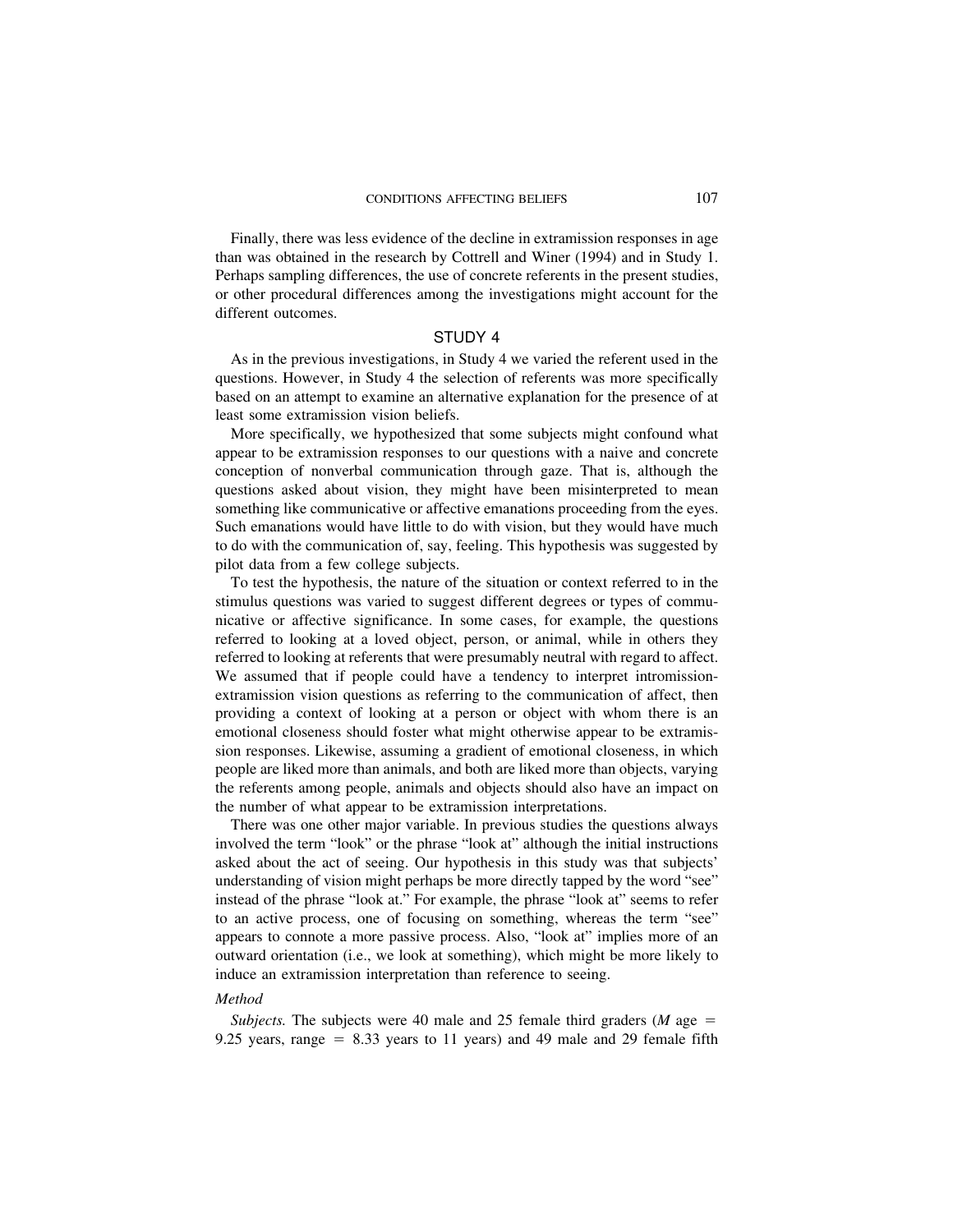graders (*M* age = 11.25 years, range = 10.5 years to 12.5 years), attending a school in a mostly working class area, and 31 male and 29 female college students (*M* age = 20.33 years, range = 18.5 years to 30 years). The college students participated in the research for course credit.

*Procedure.* Subjects, individually tested in 10- to 12-min sessions, initially received pretest questions to avoid positive/negative response sets and to draw attention to the task. As in the previous studies subjects were informed that we were interested in their understanding of how we see, before receiving the main questions.

The main questions were of the form "When you look at (see) a person (animal or object) ... do you think there are rays, or energy or something else coming into your eyes (going out of your eyes, or going first out of and then into your eyes)?" After each positive response, the subject was asked to identify what entered or emanated from the eyes.

Each subject received a total of 18 such items, 9 neutral and 9 affective questions. The 9 affective items referred to looking at or seeing someone or something described in positive terms; the neutral items referred to referents described with no emotional terms. Thus the affective item for a person read, "Say the person you love most is here and you are looking at him/her. Do you think that ...." The affective items for the other referents mentioned "your favorite animal," and "your favorite object." The 9 items referring to a neutral referent described "a person who passes by in the street," "an animal, like a cat, a dog, or a horse," and "an object, like a chair, a desk, or a book."

Each set of 9 neutral and 9 affective items consisted of three questions referring to a person, three to an animal and three to an object. Among the three questions referring to each referent, person, animal, or object, one item asked about intromissions, one about extramissions, and the third asked about extramissions followed by intromissions. Note that the question asking about extramissions followed by intromissions presented an extreme example of an extramission process of vision.

There were two other variables, both employed as between-subjects factors: One consisted of varying the use of the words "see" and "look at" in the main questions. Each subject received questions with only one wording. The second was the order in which the affective and neutral items were mentioned. Thus for approximately half the sample the neutral items were presented first, and for the other half the affective questions were the first ones given. Within each set of 9 neutral or affective items, the questions were randomly ordered.

### *Results*

Subjects' answers to the questions about "rays, energy, or something else" coming "into" or "out of" or "out of and then into" the eyes were scored as correct if subjects mentioned anything entering the eyes (intromissionist), and as incorrect if they mentioned anything exiting the eyes (extramissionist). All analyses were computed on the numbers of correct answers.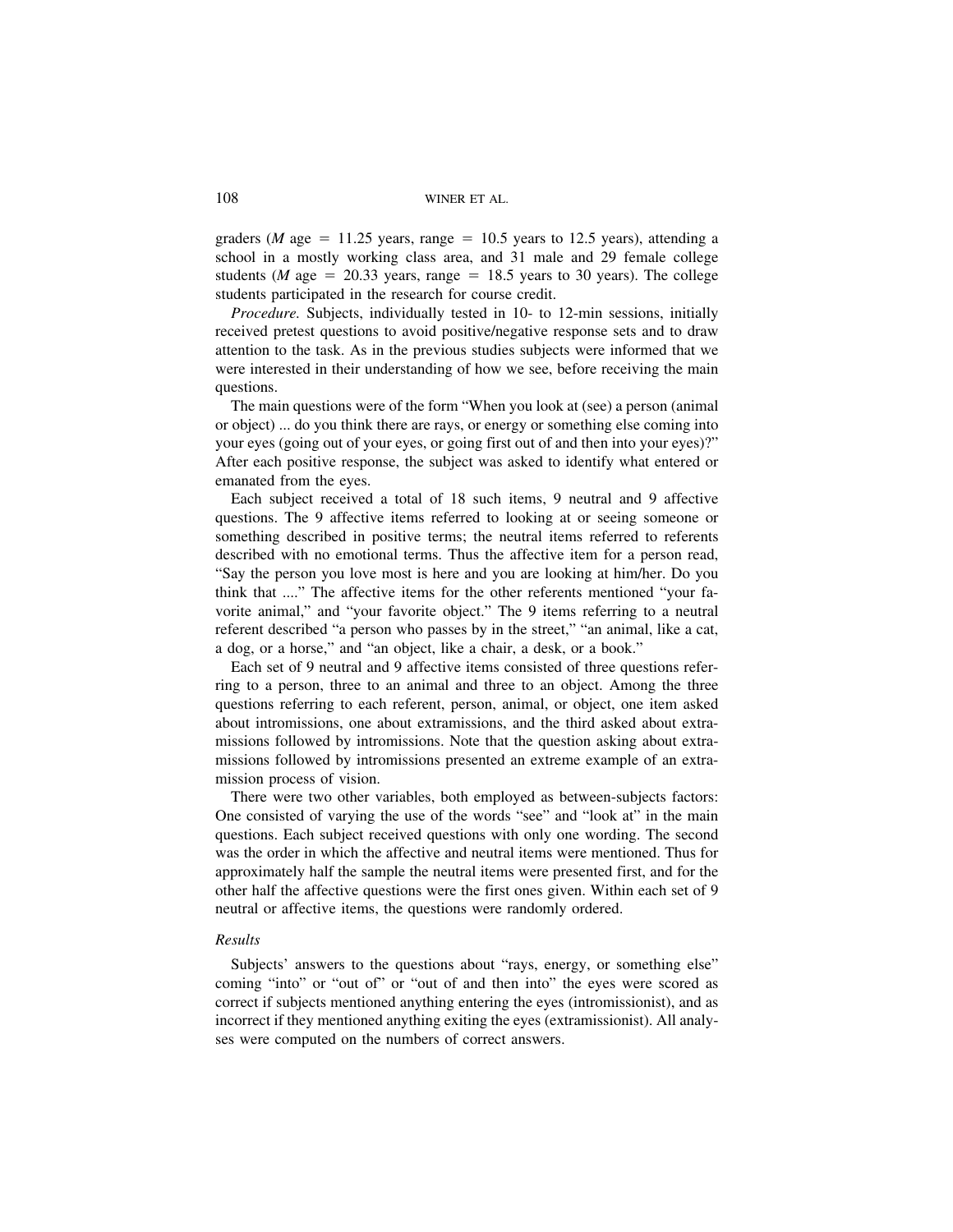An initial 3 (Grade: third vs fifth vs. college)  $\times$  2 (Visual Action: "see" vs "look")  $\times$  2 (Order: neutral-affective vs affective-neutral sets)  $\times$  2 (Sex)  $\times$  3 (Referent: object vs animal vs person)  $\times$  2 (Emotional Context: affective vs. neutral) analysis of variance was performed on the number of correct responses, with repeated measures on two factors, emotional context (affective vs neutral context), and type of referent (object vs animal vs person). The analysis showed that there were no effects for the wording of visual action ("see" vs "look at"),  $F(1,177) = .15$ , type of referent (person, animal, object),  $F(2, 815) = .57$  or emotional context (neutral or affective context),  $F(1,815) = 3.08$ ,  $p \le 0.08$ . However, there was a strong main effect for grade level,  $F(2,177) = 12.5$ ,  $p \le$ .001, a significant interaction between grade, order, and emotional context,  $F(2,177) = 6.57$ ,  $p \le 0.01$ , and a significant six-way interaction among all the variables,  $F(4,815) = 2.39, p \le .05$ .

Examination of the data suggested that among college students, the effect of emotional context on the first set of questions generalized to the second set. Because the possibility of complex interactions increases when there are transfer effects in repeated measures analyses, (see Winer, 1962, p. 301 who recommends against using repeated measures analyses of variance when there are transfer effects), we conducted a separate 3 (Grade: third vs fifth vs college)  $\times$  2 (Visual Action: "see" vs "look")  $\times$  2 (Sex)  $\times$  3 (Referent: object vs animal vs person)  $\times$ 2 (Emotional Context: affective vs neutral) analysis of variance on responses to the initial set of questions, neutral or affective context items, given to each subject. In this follow-up analysis, then, emotional context was a betweensubjects variable, whereas in the previous analysis it was a within-subjects variable. The analysis showed a significant effect for grade,  $F(2,177) = 12.80$ ,  $p \le$ .0001, a main effect for emotional context,  $F(1,339) = 6.66$ ,  $p \lt 0.02$ , and significant interaction between grade and emotional context,  $F(2,177) = 3.17$ , *p* < .05). There was also a significant interaction between visual action ("see" vs "look at") and referent,  $F(2,339) = 3.44$ ,  $p \le 0.05$ .

Analysis of the interaction between grade and emotional context showed that among college students those given the neutral context had significantly more correct responses ( $M = 2.4$ ) than those receiving the affective context ( $M =$ 1.8). (It was this difference that generalized to the second set of questions, so that college students who had initially received the affective context items continued to respond with lower scores than those given the neutral context,  $p \leq .08$ ).

Analysis of the age trends in the interaction showed that adults given the neutral context had significantly higher scores than fifth graders ( $M = 1.7$ ) and third graders ( $M = 1.6$ ). For those subjects given the affective context, the difference between college students ( $M = 1.8$ ) and third graders ( $M = 1.5$ ) approached significance,  $p \le 0.06$ , with the scores of the fifth graders ( $M = 1.6$ ) falling between scores of subjects in the other grades.

The interaction between visual action ("see" vs "look at") and referent indicated that the subjects receiving the "see" wording, which was supposed to enhance intromission responses, had fewer correct responses when the questions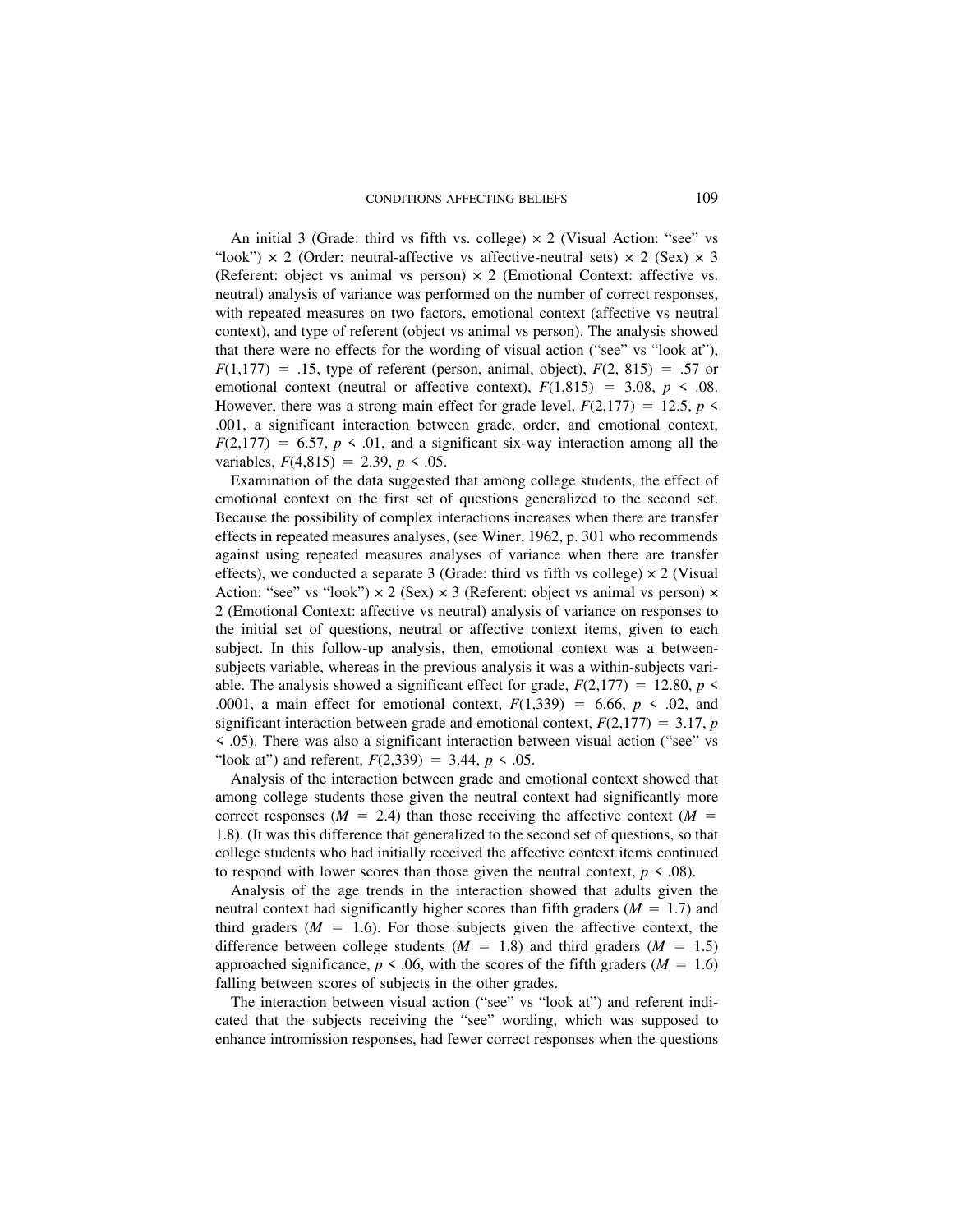were addressed to seeing a person  $(M = 1.6)$  than when they were addressed to seeing an animal  $(M = 1.9)$ . Recall, that we expected fewer intromission responses with a person as a visual referent. There was also a difference between questions referring to seeing a person ( $M = 1.6$ ) versus looking at an object (*M*  $= 1.9$ ).

We also conducted a separate analysis of the second set of items subjects received. Here we found a significant effect for grade,  $F(2,162) = 9.1$ ,  $p \le 0.0001$ , and a number of interactions including grade by sex,  $F(2,162) = 3.12$ ,  $p \le 0.05$ , type of visual action by sex by emotional context,  $F(1,162) = 6.29$ ,  $p \le 0.02$ , and an interaction between grade by visual action by referent,  $F(4,162) = 2.74$ ,  $p \le$ .03. However, since the complex interactions were presumably a product of transfer, the nature of the interactions will not be described.

Table 4 presents the percentages of subjects showing perfect and imperfect performance on the three question sets comprising items using each referent, for the affective and neutral context conditions. The results are presented by grade and by question type. A visual comparison of the results for each question type across neutral versus positive affect conditions, shows how strongly the affective context influenced the college students. In the neutral context the majority of the subjects was perfect; in the affective context, the majority was imperfect.

A comparison of neutral and positive affect context conditions also shows that among the college students, the emotional context produced both a denial of intromission interpretations and an affirmation of extramission interpretations. This was not the only possible outcome, since it was conceivable that the emotional context condition might have produced only a decrease in intromission responses (i.e., by increasing the number of denials that intromission occurred) or an increase in extramission interpretations.

Finally, analyses of the responses to the follow-up questions, designed to determine the meanings attached to subjects' judgments, suggested that in fact

|                        |               |          |     |       |           | Affect condition |            |              |     |       |           |          |  |
|------------------------|---------------|----------|-----|-------|-----------|------------------|------------|--------------|-----|-------|-----------|----------|--|
|                        |               | Neutral* |     |       |           |                  | Positive** |              |     |       |           |          |  |
| Question type<br>Grade | $\cdot$ 'In'' |          |     | "Out" |           | "Out-In"         |            | $\cdot$ Tn'' |     | "Out" |           | "Out-In" |  |
|                        | $\ddot{}$     |          |     |       | $\ddot{}$ |                  | $\,{}^+$   |              |     |       | $\ddot{}$ |          |  |
| Third                  | 7%            | 93%      | 32% | 68%   | 26%       | 74%              | 12%        | 88%          | 24% | 76%   | 26%       | 74%      |  |
| Fifth                  | 30%           | 70%      | 35% | 65%   | 35%       | 65%              | 32%        | 68%          | 39% | 61%   | 34%       | 66%      |  |
| Coll                   | 63%           | 37%      | 87% | 13%   | 83%       | 17%              | 34%        | 66%          | 38% | 62%   | 41%       | 59%      |  |

TABLE 4 Percentages of Subjects Showing Perfect (+) versus Imperfect (−) Performance on Three*<sup>a</sup>* Questions with Neutral or Positive Emotional Context, in Study 4

*<sup>a</sup>* The three items referred to person, animal and object.

\* The  $\chi^2$  for each question type was significant,  $p \le 0.001$ .

\*\* The  $\chi^2$  for each question type was not significant.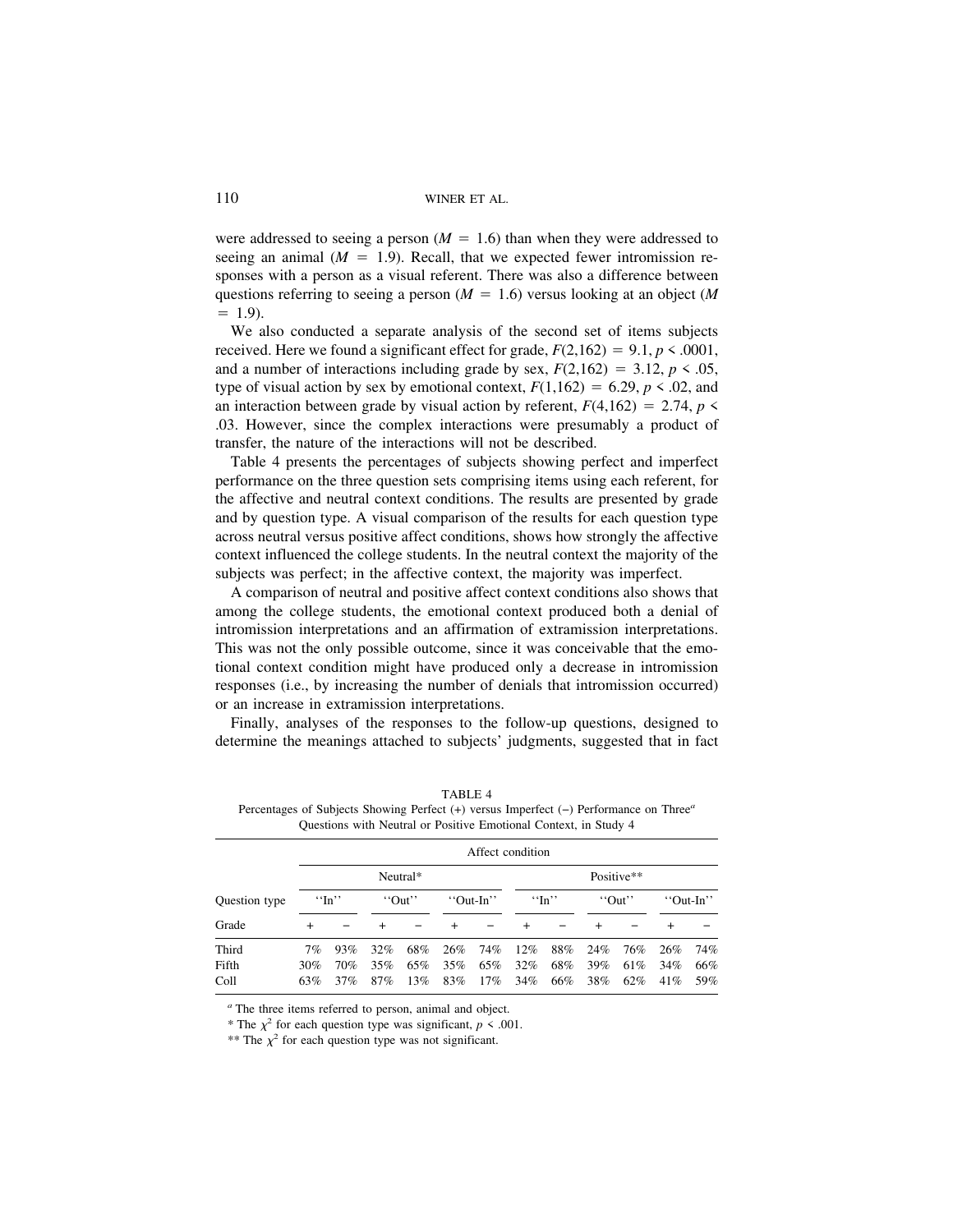some of the extramission adults under the positive affect condition were in fact at least partly interpreting the question to refer to emotional or communicative emanations. Thus out of a total of 23 adults in the positive affect condition who gave at least one extramission answer to either of the two questions asking about emissions ("out" only or "out" then "in") 8 college students mentioned emotion (e.g., love or feelings or communications) when responding to the follow-up question asking what it was that went out. None of the 5 adult extramissionists in the neutral condition provided interpretations involving emotions. The analysis was restricted to the first set of questions subjects received. Interestingly similar numbers of third (9 of 27) and fifth (6 of 29) grade children gave interpretations referring to emotions in the affective condition, versus a total of 4 who gave such interpretations in the neutral condition.

### *Discussion*

The main goal of this study was to explore the linkage between extramission perception beliefs and beliefs about nonverbal expressions of emotion through the eyes. In other words, to what extent could the questions about vision be interpreted as involving the communication of emotion through the eyes?

The findings showed that positive emotional context cues increased extramission responses, but only in adults. That is, the adults offered fewer intromission and more extramission responses when the questions asked about the referents that were described in positive versus neutral terms. Why, then should the effect occur in adults rather than in children?

One answer is based on possible statistical effects stemming from differences in the belief systems of adults and children. Adults, presumably because of their educational experience, more often than children believe in intromission. Statistically, this gives adults more of a chance than children to be influenced toward extramission responses. A second possibility is that in comparison to children adults are more responsive to and capable of using metaphors or reacting to subtle variations in meanings. Thus the different contexts might have stimulated metaphorical thinking in adults. One problem with this interpretation, though, is that similar numbers of children and adults gave interpretations suggestive of emotions or communications. A third possibility is that the affective cues might have produced a more impressionistic, less scientific, more intuitive mode of thinking in the adults. This interpretation is in accord with Werner's (1948, 1957) theory. Werner argues, for instance, that adults are generally more abstract and conceptual, while children are more inclined to have thoughts and percepts that are liable to be dominated by affect and emotion. (see Werner's distinction between geometrical technical perception and physiognomic perception). Werner's theory allows, however, for a mobility or a shifting between different levels or types of responses, depending upon any one of a number of task or subject variables. Emotional contexts might be conducive to a dynamic, affectively based, and nontechnical mode of response (for another example of situations in which adults respond intuitively under certain conditions see Winer & McGlone,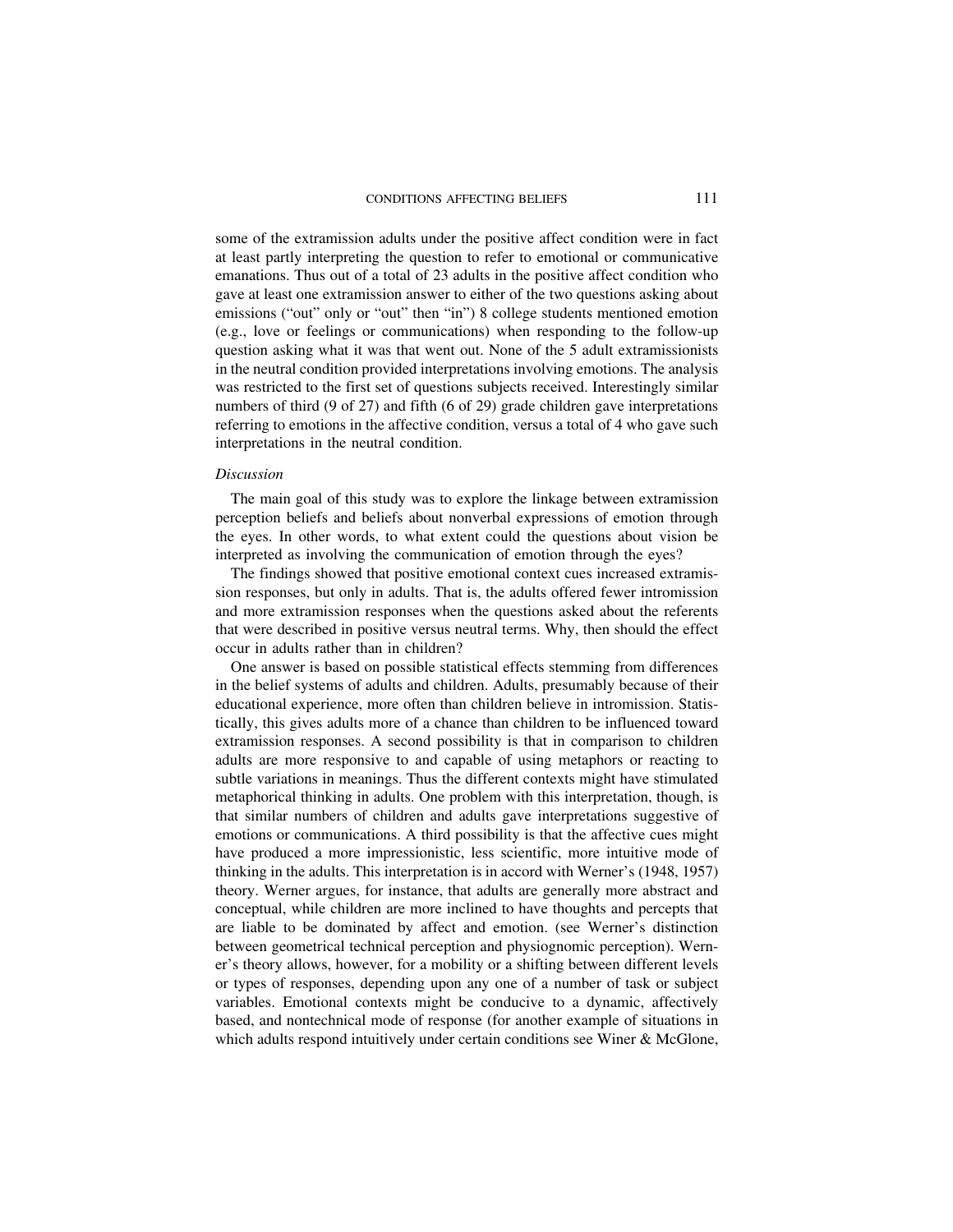1993). Such conditions would affect adults more than children, since children would more frequently use the developmentally more primitive type of response, in the first place.

Whatever the interpretation, though, the results demonstrated context effects that cannot easily be explained by assuming that adults function as experts, with scientifically grounded, integrated theories of vision. Such theories would presumably be relatively immune to changes in context.

The fact that we showed an emotional context effect for adults when examining extramission responses and seemingly at least slight effects for children and adults when asking about interpretations certainly suggests that people can respond to intromission–extramission questions with an interpretation that involves the emission of emotion. The question that arises is how often such emotionally based interpretations occur when the test items appear in a neutral context. This is an important question. If we assume, for example, that intromission– extramission questions are interpreted emotionally in neutral conditions, then we would be led to conclude that the developmental trends found in this and in all prior research might have been demonstrating age effects in emotion-based interpretations to vision questions. However, there was little evidence in the follow-up questions that either adults or children had interpreted the questions with a neutral affective context as referring to emotion. Moreover, among the children in this study there was no particular relation between the number of extramission judgments and interpretations referring to emotions. In this connection, it is interesting that we have obtained other data, in studies conducted subsequent to the research in this report, showing that many adults give extramission interpretations when there are graphic depictions of emanations that would be difficult to construe as representing the communication of emotion or affect.

Finally the interaction between visual action words and referent is difficult to explain, although some of the differences obtained were in the expected directions. Thus, there was more extramission when the referent was a person than an animal, which was predicted, but only when the questions used the word "see," a limitation which was not predicted.

## GENERAL DISCUSSION

In four studies we varied the referents in questions that asked children and adults whether there was visual input or output in reference to the act of seeing or looking. The results of the first three studies suggested that reference to luminous, that is, shining and light projecting objects, versus reflective referents, or no specific referents at all, could affect subjects' interpretations of vision, but with some striking limitations. To begin with, Study 1 provided absolutely no evidence for an overall referent effect. One obvious potential limitation of Study 1, though, was that verbal identification of the referents might not have been sufficient to produce an effect. However, even in Studies 2 and 3, where questions referred to different physical objects, the effects were not uniform. For example, there was no overall effect from visual referent in Study 2, the very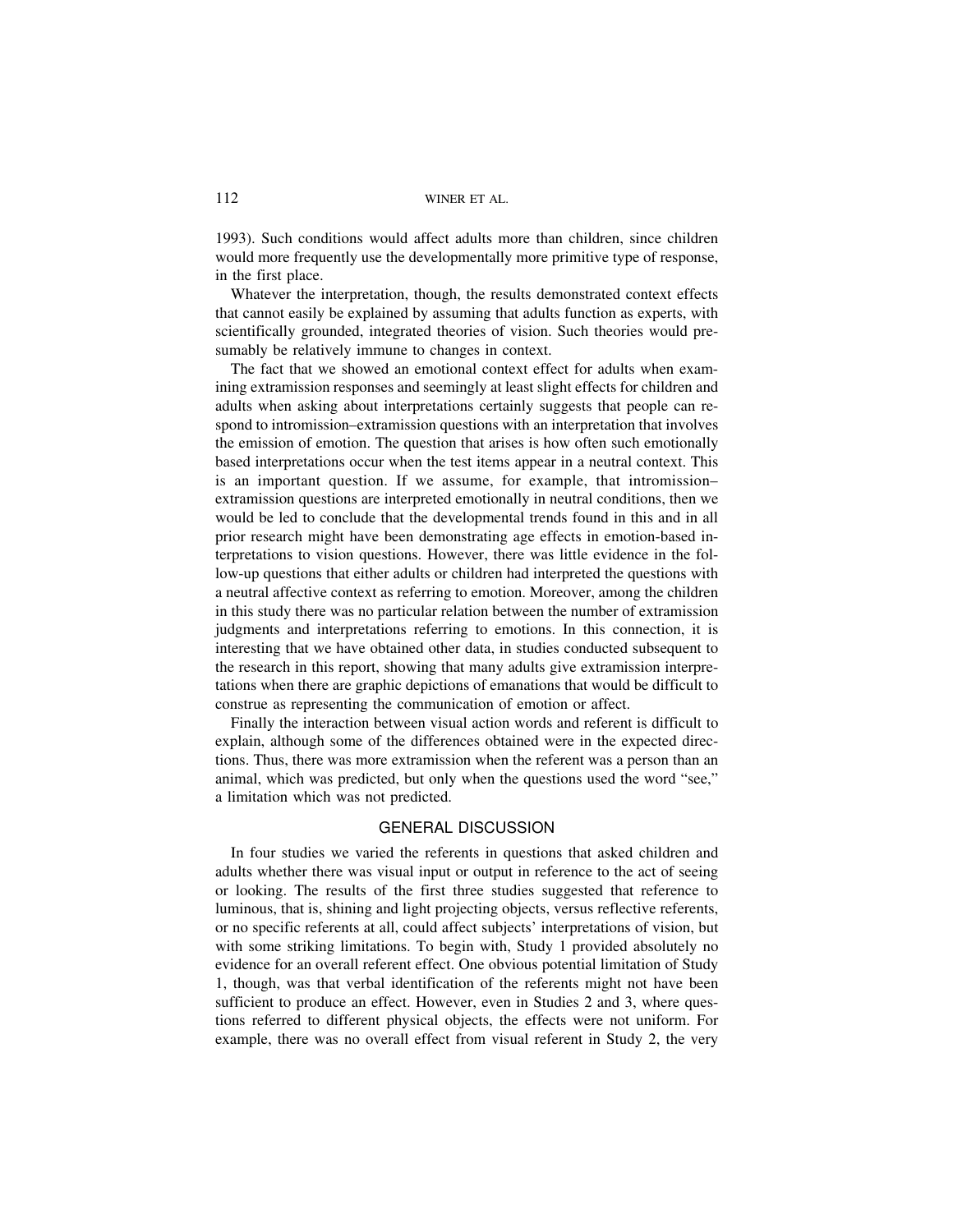investigation in which we had anticipated the strongest effect. Instead, the initial appearance of the lit bulb and the act of turning it off, seemingly encouraged subjects to define intromission as only occurring when there was a shining light. Only in Study 3 was there dramatic evidence that questions referring to luminous objects increased intromission responses, at least among children. In short, there was some evidence of the malleability of intromission–extramission interpretations, but only under certain conditions. Thus one conclusion to be drawn from this study is that intromission–extramission interpretations do not seem to vary broadly as a function of the nature of the object being viewed.

Moreover, and perhaps more significantly, there was virtually no evidence that subjects generalized correct intromission responses from the lit bulb condition to the remaining ones. The results show the robustness of the extramission interpretation and are also inconsistent with the assumption that people develop, or at least reinforce, intromission beliefs by generalizing from their experiences with visual input from luminous objects. Finally, there was also convincing evidence, particularly from probe questions, that subjects believed that extramissions were functionally significant in vision.

Study 4 represented an attempt to explore an alternative interpretation that subjects might have of intromission–extramission questions by comparing conditions and situations which suggested different emotional relations. The results showed that only adults gave more extramission responses when questions suggested a positive rather than a neutral emotional context. Quite possibly the adults in the affective condition were responding more metaphorically or intuitively than the adults in the neutral condition. The results also showed that overall, reference to "seeing" versus "looking" in the questions made no difference in responses.

On a more general level, the findings from these four studies have some interesting implications for theories suggesting that cognitive development can be likened to changes in belief systems, changes that might reflect a cognitive restructuring that represents a radical re-conceptualization of beliefs (see Carey, 1985; Vosniadou & Brewer, 1987, 1992). While this research was not designed to be a test of such restructuring, the results do not suggest that intromissionist ideas about visual perception are necessarily part of a correct, well-integrated theory of vision that results from cognitive restructuring. Instead what the results suggest is that intromission concepts can vary depending upon the context. Context effects were evident in Studies 2 and 3 and among the adults of Study 4. Such context effects are not what would be expected from integrated, coherent theories. That is, an integrated theory of vision, due to restructuring or reorganization, and characteristic of the expert would presumably lead one to be relatively immune to contextual cues. Other research (Kuhn, 1989) has also questioned the idea that cognitive development involves a radical restructuring of theories, and there is even debate as to models that conceptualize thought in terms of theories (see Yates, Bessman, Dunne, Jertson, & Wendelboe; Yates, 1990 versus Springer, 1990).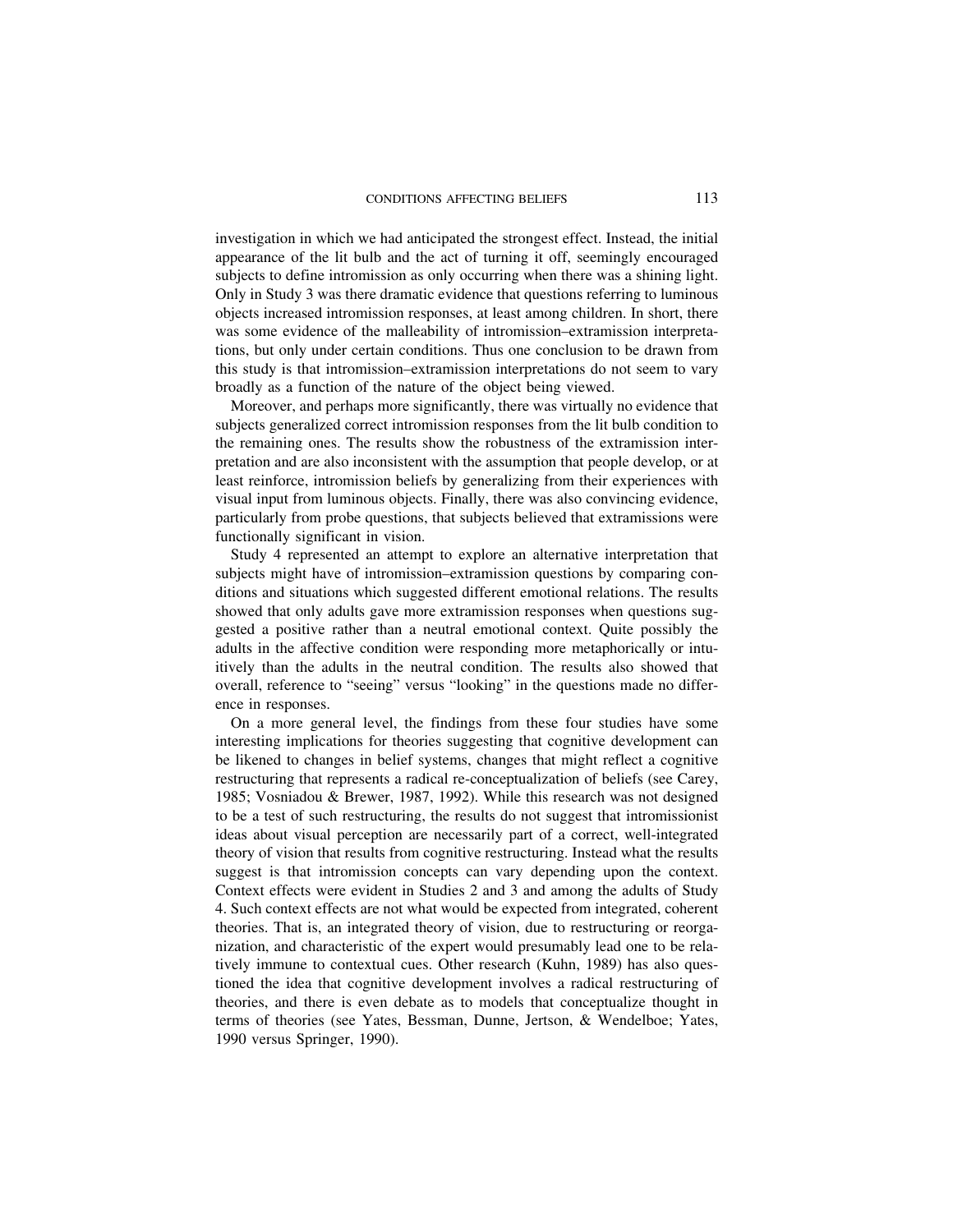Our results also have obvious implications for science education. The presence of extramission, even under conditions which should have fostered intromission interpretations among both children and adults, indirectly suggests that instruction about the nature of vision is not sufficient to abolish incorrect notions that people hold about this process, a point that has been made before with respect to the learning of other scientific concepts. The failure of the subjects generally to profit from experience with the luminous objects likewise indirectly suggests that prior education on the nature of vision might have produced only a very shallow understanding of this perceptual process. Further research will have to determine precisely to what extent education interacts with what appears to be a myth about the nature of one of our most basic perceptual processes or, in fact, whether intromission explanations constitute a myth.

#### **REFERENCES**

- Anderson, C. W., & Smith, E. L. (1986). *Children's conceptions of light and color: Understanding the role of unseen rays*. East Lansing, MI: The Institute for Research on Teaching.
- Carey, S. (1985). *Conceptual change in childhood*. Cambridge, MA: MIT Press.
- Carey, S. (1988). Reorganization of knowledge in the course of acquisition. In S. Strauss (Ed.), *Ontogeny, phylogeny and historical development* (pp. 1–27). Norwood, NJ: Ablex.
- Chinn, C. A., & Brewer, W. F. (1993). The role of anomalous data in knowledge acquisition: A theoretical framework and implications for science instruction. *Review of Educational Research,* **63,** 1–49.
- Cottrell, J. E., & Winer, G. A. (1994). Development in the understanding of perception: The decline of extramission perception beliefs. *Developmental Psychology,* **30,** 218–228.
- Eaton, J. F., Anderson, C. W., & Smith, E. L. (1984). Students' misconceptions interfere with science learning: Case studies of fifth-grade students. *The Elementary School Journal,* **84,** 365–379.
- Guesne, E. (1978). Lumière et vision des objets: un example de représentation des phénomènes physiques préexistant à l'enseignement. In G. Delacôte (Ed.), *Physics teaching in schools* (pp. 265–273). London: Taylor and Francis.
- Guesne, E. (1984). Children's ideas about light. In E. J. Wenham (Ed.), *New trends in physics teaching, v4* (pp. 179–192). Paris: UNESCO.
- Guesne, E. (1985). Light. In R. Driver, E. Guesne, & A. Tiberghien (Eds.) *Children's ideas in science* (pp. 10–32). Philadelphia: Open University Press.
- Kärrqvist, C., & Andersson, B. (1983). How Swedish pupils, age 12–15, understand light and its properties. In H. Helm & J. D. Novak (Eds.), *Proceedings of the international seminar: Misconceptions in science and mathematics* (pp. 380–392). Ithaca NY: Cornell University.
- Kuhn, D. (1989). Children and adults as intuitive scientists. *Psychological Review,* **96,** 674–689.
- Lindberg, D. C. (1976). *Theories of vision from al-Kindi to Kepler*. Chicago: University of Chicago Press.
- Lindberg, D. C. (1992). *The beginnings of Western science: The European scientific tradition in philosophical, religious and institutional context, 600 B.C. to A.D. 1450*. Chicago: The University of Chicago Press.
- Meyering, T. C. (1989). *Historical roots of cognitive science: The rise of a cognitive theory of perception from antiquity to the nineteenth century*. Dordrecht: Kluwer Academic Publishers.
- Piaget, J. (1929). *The child's conception of the world*. Totowa, NJ: Littlefield, Adams & Co.
- Piaget, J. (1971). *Les explications causales*. Paris: Presses Universitaires de France.
- Piaget, J. (1974). *Understanding causality*. New York: Norton.
- Piaget, J., & Lannoy, J. de. (1971). *La projection de la lumière et de la chaleur*. (Referenced in Piaget, 1971).